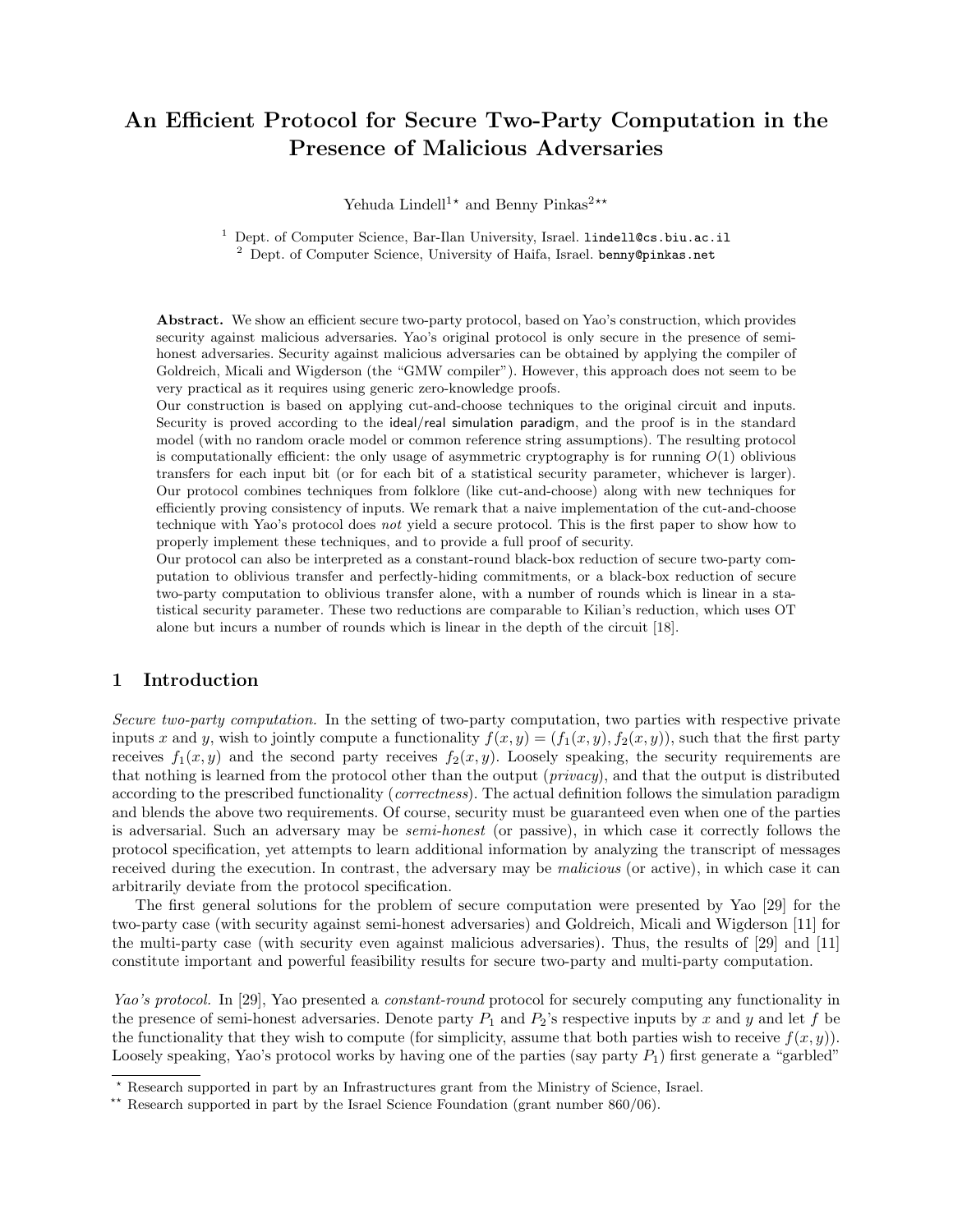(or encrypted) circuit computing  $f(x, \cdot)$  and then send it to  $P_2$ . The circuit is such that it reveals nothing in its encrypted form and therefore  $P_2$  learns nothing from this stage. However,  $P_2$  can obtain the output  $f(x, y)$  by "decrypting" the circuit. In order to ensure that  $P_2$  learns nothing more than the output itself, this decryption must be "partial" and must reveal  $f(x, y)$  only. Without going into unnecessary details, this is accomplished by  $P_2$  obtaining a series of keys corresponding to its input y, such that given these keys and the circuit, the output value  $f(x, y)$ , and only this value, may be obtained. Of course,  $P_2$  must somehow receive these keys without revealing anything about y to  $P_1$ . This can be accomplished by running |y| instances of a secure 1-out-of-2 Oblivious Transfer protocol [27, 7]. Yao's generic protocol is highly efficient, and even practical, for functionalities that have relatively small circuits. An actual implementation of the protocol was presented in [21], with very reasonable performance.

Security against malicious behavior. Yao's protocol is only secure in the presence of relatively weak semihonest adversaries. Thus, an important question is how to "convert" the protocol into one that is secure in the presence of malicious adversaries, while preserving the efficiency of the original protocol to the greatest extent possible. Of course, one possibility is to use the compiler of Goldreich, Micali and Wigderson [11]. This compiler converts any protocol that is secure for semi-honest adversaries into one that is secure for malicious adversaries, and as such is a powerful tool for demonstrating feasibility. However, it is based on reducing the statement that needs to be proved (in our case, the honesty of the parties' behavior) to an NP-complete problem, and using generic zero-knowledge proofs to prove this statement. The resulting secure protocol therefore runs in polynomial time but is rather inefficient. (For more details on existing methods for proving security against malicious behavior see the section on related work below.)

Malicious behavior and cut-and-choose. Consider for a moment what happens if party  $P_1$  is malicious. In such a case, it can construct a garbled circuit that computes a function that is different to the one that  $P_1$  and  $P_2$  agreed to compute. A folklore solution to this problem uses the "cut-and-choose" technique. According to this technique,  $P_1$  first constructs many garbled circuits and sends them to  $P_2$ . Then,  $P_2$  asks  $P_1$  to "open" half of them (namely, reveal the decryption keys corresponding to these circuits).  $P_1$  opens the requested half, and  $P_2$  checks that they were constructed correctly. If they were, then  $P_2$  evaluates the rest of the circuits and derives the output from them. The idea behind this methodology is that if a malicious  $P_1$  constructs the circuits incorrectly, then  $P_2$  will detect this with high probability. Clearly, this solution solves the problem of  $P_1$  constructing the circuit incorrectly. However, it does not suffice. First, it creates new problems within itself. Most outstandingly, once the parties now evaluate a number of circuits, some mechanism must be employed to make sure that they use the same input when evaluating each circuit (otherwise, as we show below, an adversarial party could learn more information than allowed). Second, in order to present a proof of security based on simulation, there are additional requirements that are not dealt with by just employing cut-and-choose (e.g., input extraction). Third, the folklore description of cut-and-choose is very vague and there are a number of details that are crucial when implementing it. For example, if  $P_2$  evaluates many circuits, then the protocol must specify what  $P_2$  should do if it does not receive the same output in every circuit. If the protocol requires  $P_2$  to abort in this case (because it detected cheating from  $P_1$ ), then this behavior actually yields a concrete attack in which  $P_1$  can always learn a specified bit of  $P_2$ 's input. It can be shown that  $P_2$  must take the majority output and proceed, even if it knows that  $P_1$  has attempted to cheat. This is just one example of a subtlety that must be dealt with. Another example relates to the fact that  $P_1$  may be able to construct a circuit that can be opened with two different sets of keys: the first set opens the circuit correctly and the second incorrectly. In such a case, an adversarial  $P_1$  can pass the basic cut-and-choose test by opening the circuits to be checked correctly. However, it can also supply incorrect keys to the circuits to be computed and thus cause the output of the honest party to be incorrect.

Our contributions. This paper provides several contributions:

• Efficient protocol for malicious parties: We present an implementation of Yao's protocol with the cutand-choose methodology, which is secure in the presence of malicious adversaries and is computationally efficient: the protocol does not use public-key operations, except for performing oblivious transfers for every input bit of  $P_2$ . For *n*-bit inputs and a statistical security parameter s the protocol uses  $O(\max(s, n))$ oblivious transfers. Thus, when the input is as large as the security parameter, only  $O(1)$  oblivious transfers are needed per input bit.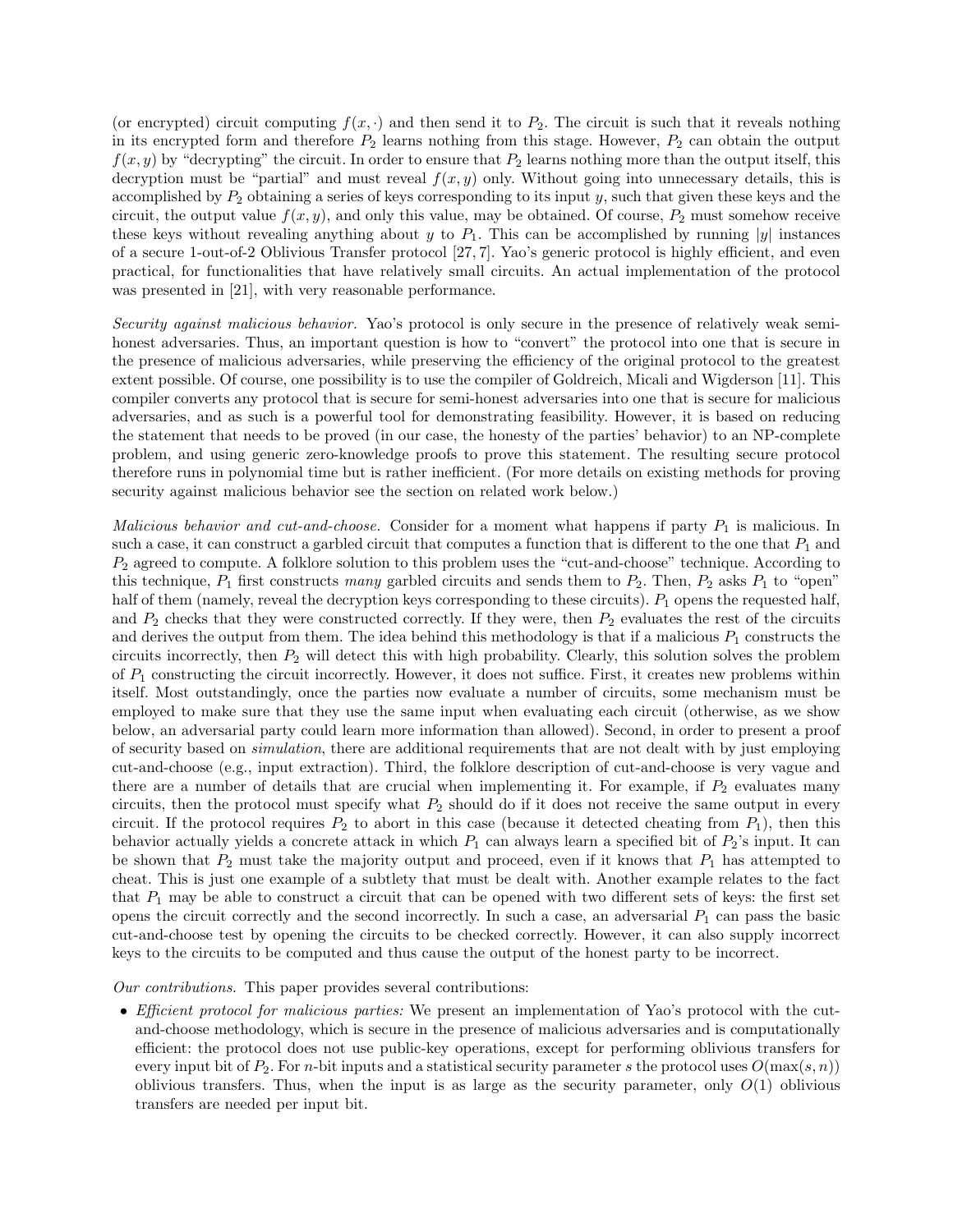Beyond carefully implementing the cut-and-choose technique on the circuits in order to ensure that the garbled circuits are constructed correctly, we present a new method for enforcing the parties to use the same input in every circuit. This method involves "consistency checks" that are based on cut-and-choose tests which are applied to sets of commitments to the garbled values associated with the input wires of the circuit, rather than to the circuits themselves.

In actuality, we combine the cut-and-choose test over the circuits together with the cut-and-choose test over the commitments in order to obtain a secure solution. The test is rather complex conceptually, but is exceedingly simple to implement. Specifically,  $P_1$  just needs to generate a number of commitments to the garbled values associated with the input wires, and then open them based on cut-and-choose queries from  $P_2$ . (Actually, these cut-and-choose queries are chosen jointly by the parties using a simple coin-tossing protocol; this is necessary for achieving simulation.)

We note that the use of cut-and-choose inevitably incurs a higher communication overhead. We also note that in this work we emphasized providing a clear and full proof of the protocol, rather than fully optimizing its overhead at the expense of complicating the proof.

- Simulation based proof: We present a rigorous proof of the security of the protocol, based on the real/idealmodel simulation paradigm [5,9]. The proof is in the standard model, with no random oracle model or common random string assumptions. The protocol was designed to support such a proof, rather than make do with separate proofs of privacy and correctness. (It is well-known that it is strictly harder to obtain a simulation based proof rather than security under such definitions.) One important advantage of simulation based proofs is that they enable the use of the protocol as a building block in more complicated protocols, while proving the security of the latter using general composition theorems like those of [5, 9. (For example, the secure protocol of  $[1]$  for finding the  $k<sup>th</sup>$  ranked element is based on invoking several secure computations of simpler functions, and provides simulation based security against malicious adversaries if the invoked computations have a simulation based proof. However, prior to our work there was no known way, except for the GMW compiler, of efficiently implementing these computations with this level of security.) See [5, 9] for more discussion on the importance of simulation-based definitions.
- A black-box reduction: Our protocol can be interpreted as a constant-round black-box reduction of secure two-party computation to oblivious transfer and perfectly-hiding commitments. The perfectly-hiding commitments are only used for conducting, in  $O(1)$  rounds, joint coin-tossing of a string of length s, where s is a statistical security parameter. This coin-tossing can be done sequentially (bit by bit), without using perfectly-hiding commitments. We therefore also obtain an  $O(s)$  round black-box reduction of secure twoparty computation to oblivious transfer alone. These two reductions are comparable to Kilian's reduction, which uses OT alone but incurs a number of rounds which is linear in the depth of the circuit [18]. In addition, our reduction is much more efficient than that of [18].

Related work. As we have mentioned, this paper presents a protocol which (1) has a proof of security against malicious adversaries in the standard model, according to the real/ideal model simulation definition, (2) has essentially the same computational overhead as Yao's original protocol (which is only secure against semihonest adversaries), and (3) has a somewhat larger communication overhead, which depends on a statistical security parameter s.

We compare this result to other methods for securing Yao's protocol against malicious parties. There are several possible approaches to this task:

- The parties can reduce the statement about the honesty of their behavior to a statement which has a well-known zero-knowledge proof, and then prove this statement. This is the approach taken by the GMW compiler [11]. The resulting secure protocol is not black-box, and is rather inefficient.
- Another approach is to apply a cut-and-choose modification to Yao's protocol. Mohassel and Franklin [23] show such a protocol which has about the same overhead as ours, namely a communication overhead of  $O(|C|s+n^2s)$  for a circuit C with n inputs, and a statistical security parameter s. This result was improved by Woodruff [28], who describes how to reduce the communication to  $O(|C|s + ns) = O(|C|s)$ , using expanders. The protocol of [23] provides output to the circuit evaluator alone. It enables, however, the circuit constructor to carry out the following attack: it can corrupt, say, its OT input which corresponds to a 0 value of the first input bit of the circuit evaluator, while not corrupting the OT input for the 1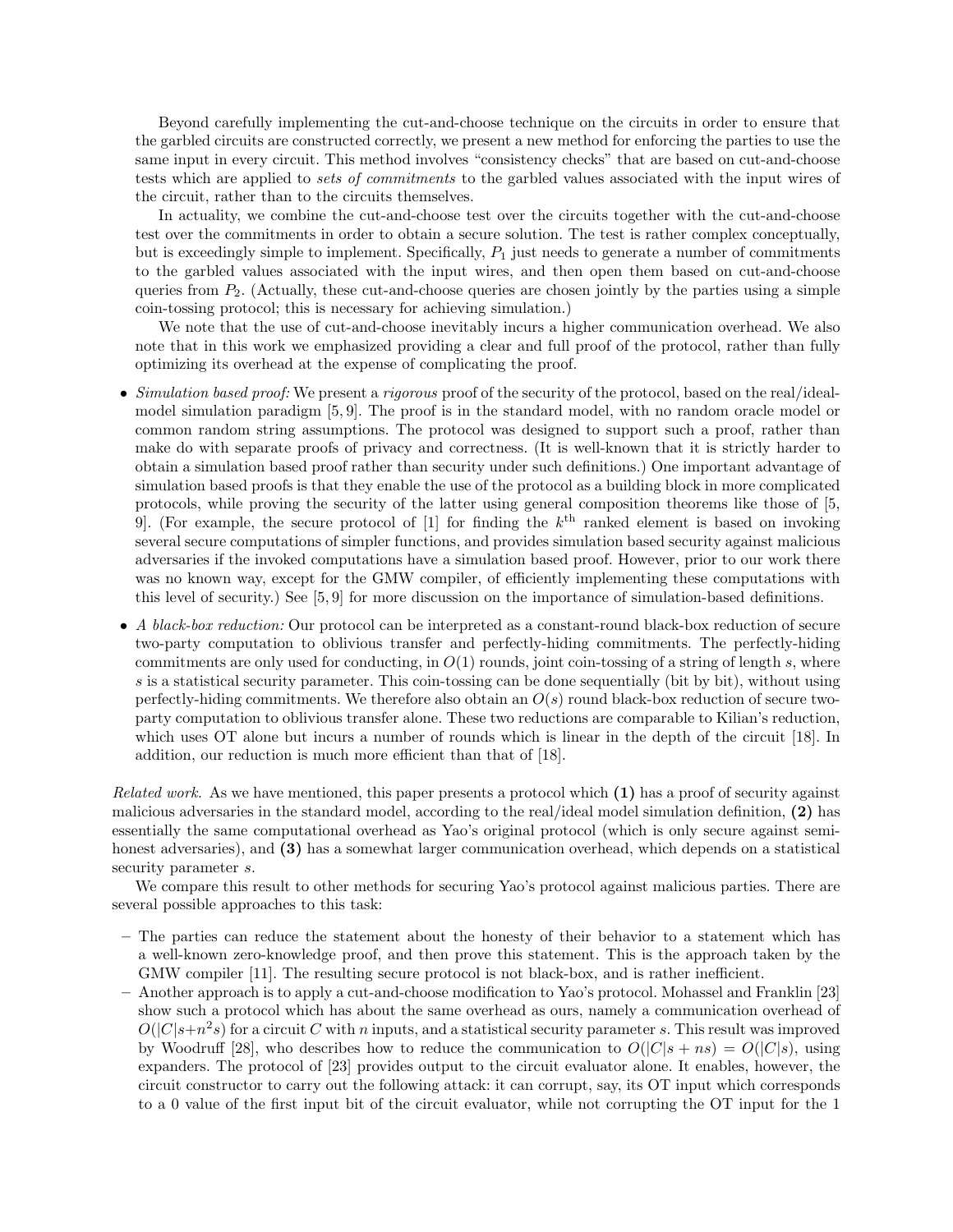value. Other than that it follows the protocol. This behavior forces the circuit evaluator to abort if its first input bit is 0, while if its first input bit is 1 it does not learn anything at all about the attack. If the evaluator complains, then the circuit constructor can conclude that its first input bit is 0, and therefore the evaluator cannot complain if it wants to preserve its privacy. (This attack is similar to the attack we describe in Section 3.2 where we discuss the encoding of  $P_2$ 's input.) The protocol therefore does not provide security according to a standard definition. (We note however that this attack can be prevented using the methods we describe in Section 3.2 for encoding  $P_2$ 's input.) Another protocol which is based on cut-and-choose is described in [19]. This protocol uses committed OT to address attacks similar to the one described above. We stress that both of these papers ([23, 19]) lack a full proof of security, and to our best judgment they need considerable changes in order to support security according to a simulation based definition.

– Jarecki and Shmatikov [15] designed a protocol in which the parties efficiently prove, gate by gate, that their behavior is correct. The protocol is based on the use of a special homomorphic encryption system, which is used to encode the gates of the table (compared to the use of symmetric encryption in Yao's original protocol and in our paper). The protocol is secure in a universally composable way under the decisional composite residuosity and the strong RSA assumptions, assuming a common reference string.

In this paper, we construct an efficient protocol for *general* secure computation. Thus, we do not (and cannot) compete with protocols that are constructed for specific tasks, like voting, auctions, etcetera. We also do not discuss here the large body of work that considers the efficiency of secure multi-party computation.

Organization. We present standard definitions of security for secure two-party computation in Section 2.1. Then, in Section 2.2 we show that a functionality that provides outputs to both parties can be securely reduced to one which provides output for a single party, and therefore we can focus on the latter case. In Section 3 we describe our protocol, prove its security, and analyze its efficiency. The basic protocol we describe increases the number of inputs, and therefore the number of OT invocations. In Section 5.2 we show how to reduce this number of OT invocations in order to improve efficiency. We remark that a description of Yao's basic protocol for two-party computation, secure against semi-honest adversaries, is provided in [20].

# 2 Preliminaries

### 2.1 Definitions – Secure Computation

In this section we present the definition for secure two-party computation. The following description and definition is based on [9, Chapter 7], which in turn follows [12, 22, 4, 5].

Two-party computation. A two-party protocol problem is cast by specifying a random process that maps pairs of inputs to pairs of outputs (one for each party). We refer to such a process as a functionality and denote it  $f: \{0,1\}^* \times \{0,1\}^* \to \{0,1\}^* \times \{0,1\}^*$ , where  $f = (f_1, f_2)$ . That is, for every pair of inputs  $(x, y)$ , the output-pair is a random variable  $(f_1(x, y), f_2(x, y))$  ranging over pairs of strings. The first party (with input x) wishes to obtain  $f_1(x, y)$  and the second party (with input y) wishes to obtain  $f_2(x, y)$ .

Adversarial behavior. Loosely speaking, the aim of a secure two-party protocol is to protect an honest party against dishonest behavior by the other party. In this paper, we consider malicious adversaries who may arbitrarily deviate from the specified protocol. When considering malicious adversaries, there are certain undesirable actions that cannot be prevented. Specifically, a party may refuse to participate in the protocol, may substitute its local input (and use instead a different input) and may abort the protocol prematurely. One ramification of the adversary's ability to abort, is that it is impossible to achieve "fairness". That is, the adversary may obtain its output while the honest party does not. As is standard for two-party computation, in this work we consider a static corruption model, where one of the parties is adversarial and the other is honest.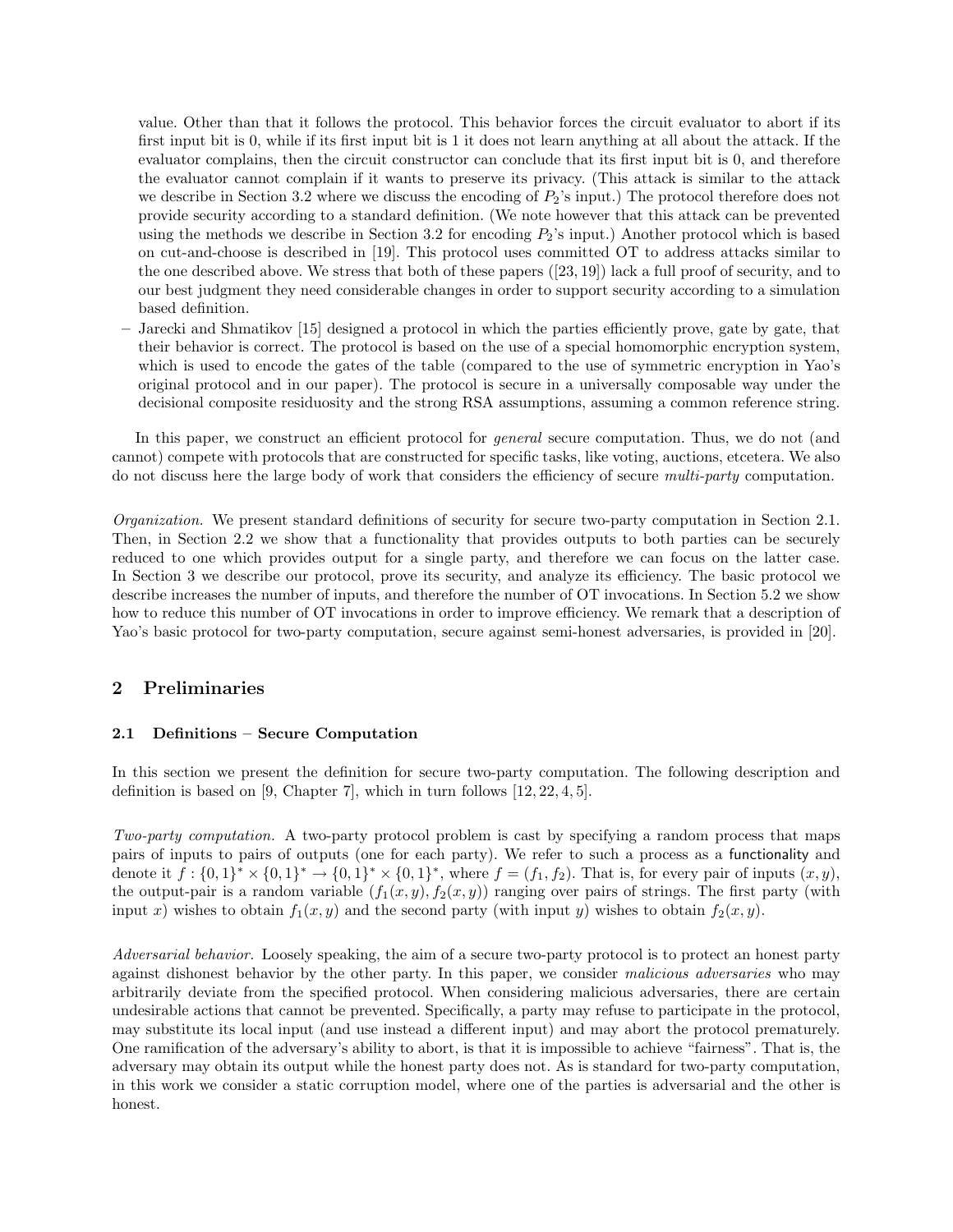Security of protocols (informal). The security of a protocol is analyzed by comparing what an adversary can do in the protocol to what it can do in an ideal scenario that is secure by definition. This is formalized by considering an *ideal* computation involving an incorruptible *trusted third party* to whom the parties send their inputs. The trusted party computes the functionality on the inputs and returns to each party its respective output. Loosely speaking, a protocol is secure if any adversary interacting in the real protocol (where no trusted third party exists) can do no more harm than if it was involved in the above-described ideal computation.

Execution in the ideal model. As we have mentioned, some malicious behavior cannot be prevented (for example, early aborting). This behavior is therefore incorporated into the ideal model. An ideal execution proceeds as follows:

**Inputs:** Each party obtains an input, denoted w ( $w = x$  for  $P_1$ , and  $w = y$  for  $P_2$ ).

- Send inputs to trusted party: An honest party always sends  $w$  to the trusted party. A malicious party may, depending on w, either abort or send some  $w' \in \{0,1\}^{|w|}$  to the trusted party.
- **Trusted party answers first party:** In case it has obtained an input pair  $(x, y)$ , the trusted party first replies to the first party with  $f_1(x, y)$ . Otherwise (i.e., in case it receives only one valid input), the trusted party replies to both parties with a special symbol ⊥.
- Trusted party answers second party: In case the first party is malicious it may, depending on its input and the trusted party's answer, decide to stop the trusted party by sending it ⊥. In this case the trusted party sends  $\perp$  to the second party. Otherwise the trusted party sends  $f_2(x, y)$  to the second party.
- Outputs: An honest party always outputs the message it has obtained from the trusted party. A malicious party may output an arbitrary (probabilistic polynomial-time computable) function of its initial input and the message obtained from the trusted party.

Let  $f: \{0,1\}^* \times \{0,1\}^* \mapsto \{0,1\}^* \times \{0,1\}^*$  be a functionality, where  $f = (f_1, f_2)$ , and let  $\overline{M} = (M_1, M_2)$ be a pair of non-uniform probabilistic *expected* polynomial-time machines (representing parties in the ideal model). Such a pair is admissible if for at least one  $i \in \{1,2\}$  we have that  $M_i$  is honest (i.e., follows the honest party instructions in the above-described ideal execution). Then, the joint execution of f under  $\overline{M}$  in the ideal model (on input pair  $(x, y)$ ), denoted IDEAL<sub>f,M</sub> $(x, y)$ , is defined as the output pair of M<sub>1</sub> and M<sub>2</sub> from the above ideal execution.

Execution in the real model. We next consider the real model in which a real (two-party) protocol is executed (and there exists no trusted third party). In this case, a malicious party may follow an arbitrary feasible strategy; that is, any strategy implementable by non-uniform probabilistic polynomial-time machines.

Let f be as above and let  $\Pi$  be a two-party protocol for computing f. Furthermore, let  $\overline{M} = (M_1, M_2)$ be a pair of non-uniform probabilistic polynomial-time machines (representing parties in the real model). Such a pair is admissible if for at least one  $i \in \{1,2\}$  we have that  $M_i$  is honest (i.e., follows the strategy specified by  $\Pi$ ). Then, the joint execution of  $\Pi$  under  $\overline{M}$  in the real model (on input pair  $(x, y)$ ), denoted REAL<sub>H</sub> $\overline{M}(x, y)$ , is defined as the output pair of  $M_1$  and  $M_2$  resulting from the protocol interaction.

Security as emulation of a real execution in the ideal model. Having defined the ideal and real models, we can now define security of protocols. Loosely speaking, the definition asserts that a secure two-party protocol emulates the ideal model (in which a trusted party exists). This is formulated by saying that admissible pairs in the ideal model are able to simulate admissible pairs in an execution of a secure real-model protocol.

**Definition 1** (secure two-party computation): Let f and  $\Pi$  be as above. Protocol  $\Pi$  is said to securely compute f (in the malicious model) if for every pair of admissible non-uniform probabilistic polynomial-time machines  $\overline{A} = (A_1, A_2)$  for the real model, there exists a pair of admissible non-uniform probabilistic expected polynomial-time machines  $\overline{B} = (B_1, B_2)$  for the ideal model, such that

$$
\Big\{{\rm IDEAL}_{f,\overline{B}}(x,y)\Big\}_{x,y\text{ s.t. } |x|=|y|} \stackrel{\text{c}}{=} \Big\{{\rm REAL}_{\varPi,\overline{A}}(x,y)\Big\}_{x,y\text{ s.t. } |x|=|y|}
$$

Namely, the two distributions are computationally indistinguishable.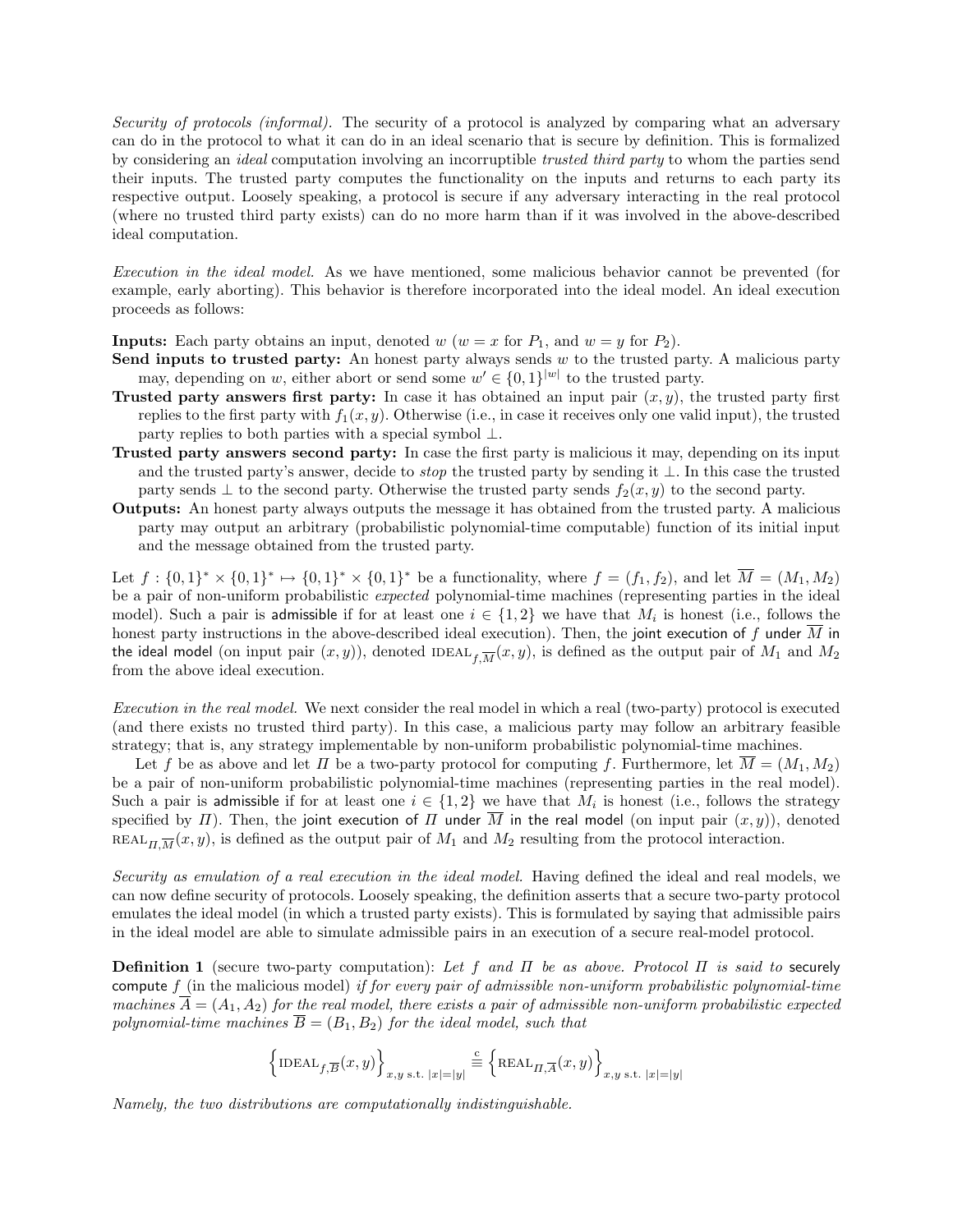We note that the above definition assumes that the parties know the input lengths (this can be seen from the requirement that  $|x| = |y|$ . Some restriction on the input lengths is unavoidable, see [9, Section 7.1] for discussion. We also note that we allow the ideal adversary/simulator to run in expected (rather than strict) polynomial-time. This is essential for achieving constant-round protocols; see [3].

We denote the security parameter by  $n$  and, for the sake of simplicity, unify it with the length of the inputs (thus we consider security for "all sufficiently long inputs"). Everything in the paper remains the same if a separate security parameter  $n$  is used, and we consider security for inputs of all lengths. We will also use a statistical security parameter s; see the beginning of Section 3.1 for an explanation of the use of this separate parameter.

The hybrid model. Our protocol uses a secure oblivious transfer protocol as a subprotocol. It has been shown in [5] that it suffices to analyze the security of such a protocol in a hybrid model in which the parties interact with each other and have access to a trusted party that computes the oblivious transfer protocol for them. We remark that the composition theorem of [5] holds for the case that the subprotocol executions are all run sequentially (and the messages of the protocol calling the subprotocol do not overlap with any execution). We also remark that if the oblivious transfer subprotocol is secure under parallel composition, then it is straightforward to extend [5] so that the subprotocols may be run in parallel (again, as long as the messages of the protocol calling the subprotocol do not overlap with any execution).

#### 2.2 Functionalities that Provide Output to a Single Party

In the definition above, we have considered the case that both parties receive output, and these outputs may be different. However, the presentation of our protocol is far simpler for the case that only party  $P_2$  receives output. We will show now that this suffices for the general case. That is, any protocol that can securely compute any efficient functionality  $f(x, y)$  where only  $P_2$  receives output, can be used to securely compute any efficient functionality  $f = (f_1, f_2)$  where party  $P_1$  receives  $f_1(x, y)$  and party  $P_2$  receives  $f_2(x, y)$ .

Let  $f = (f_1, f_2)$  be a functionality. We wish to construct a secure protocol in which  $P_1$  receives  $f_1(x, y)$  and  $P_2$  receives  $f_2(x, y)$ ; as a building block we use a protocol for computing any efficient functionality with the limitation that only P<sub>2</sub> receives output. Let F be a field that contains the range of values  $\{f_1(x, y)\}_{x, y\in\{0,1\}^n}$ , and let p, a, b be randomly chosen elements in  $\mathcal F$ . Then, in addition to x, party  $P_1$ 's input includes the elements  $p, a, b$ . Furthermore, define a functionality g (that has only a single output) as follows:  $g((p, a, b, x), y) =$  $(\alpha, \beta, f_2(x, y))$ , where  $\alpha = p + f_1(x, y)$ ,  $\beta = a \cdot \alpha + b$ , and the arithmetic operations are defined in F. Note that  $\alpha$  is a one-time pad encryption of  $P_1$ 's output  $f_1(x, y)$ , and  $\beta$  is an information-theoretic message authentication tag of  $\alpha$  (specifically,  $a\alpha + b$  is a pairwise-independent hash of  $\alpha$ ). Now, the parties compute the functionality g, using a secure protocol in which only  $P_2$  receives output. Following this,  $P_2$  sends the pair  $(\alpha, \beta)$  to P<sub>1</sub>. Party P<sub>1</sub> checks that  $\beta = a \cdot \alpha + b$ ; if yes, it outputs  $\alpha - p$ , and otherwise it outputs ⊥.

It is easy to see that  $P_2$  learns nothing about  $P_1$ 's output  $f_1(x, y)$ , and that it cannot alter the output that  $P_1$  will receive (beyond causing it to abort), except with probability  $1/|\mathcal{F}|$ . (We assume that  $1/|\mathcal{F}|$  is the required probability for detecting attempts to alter the output. If it is required instead that any change by  $P_2$ to P<sub>1</sub>'s output is detected with probability  $2^{-s}$ , then the parameters a, b and the computation of  $\beta = a \cdot \alpha + b$ can be defined in a field whose representation is s bits long.) We remark that it is also straightforward to construct a simulator for the above protocol. (Note that in order to meet Definition 1, one must actually switch the roles of  $P_1$  and  $P_2$  above.)

We remark that the circuit for computing  $g$  is only mildly larger than that for computing  $f$ . Thus, the construction above is also efficient and has only a mild effect on the complexity of the secure protocol.

## 3 The Protocol

Our protocol is based upon Yao's garbled circuit construction, which is secure in the presence of semi-honest adversaries [29]. That protocol has two parties:  $P_1$  (who is the the sender, or circuit constructor), and  $P_2$ (who is the receiver, or the circuit evaluator). The protocol is described and proved in [20]. Our presentation from here on assumes full familiarity with Yao's basic protocol.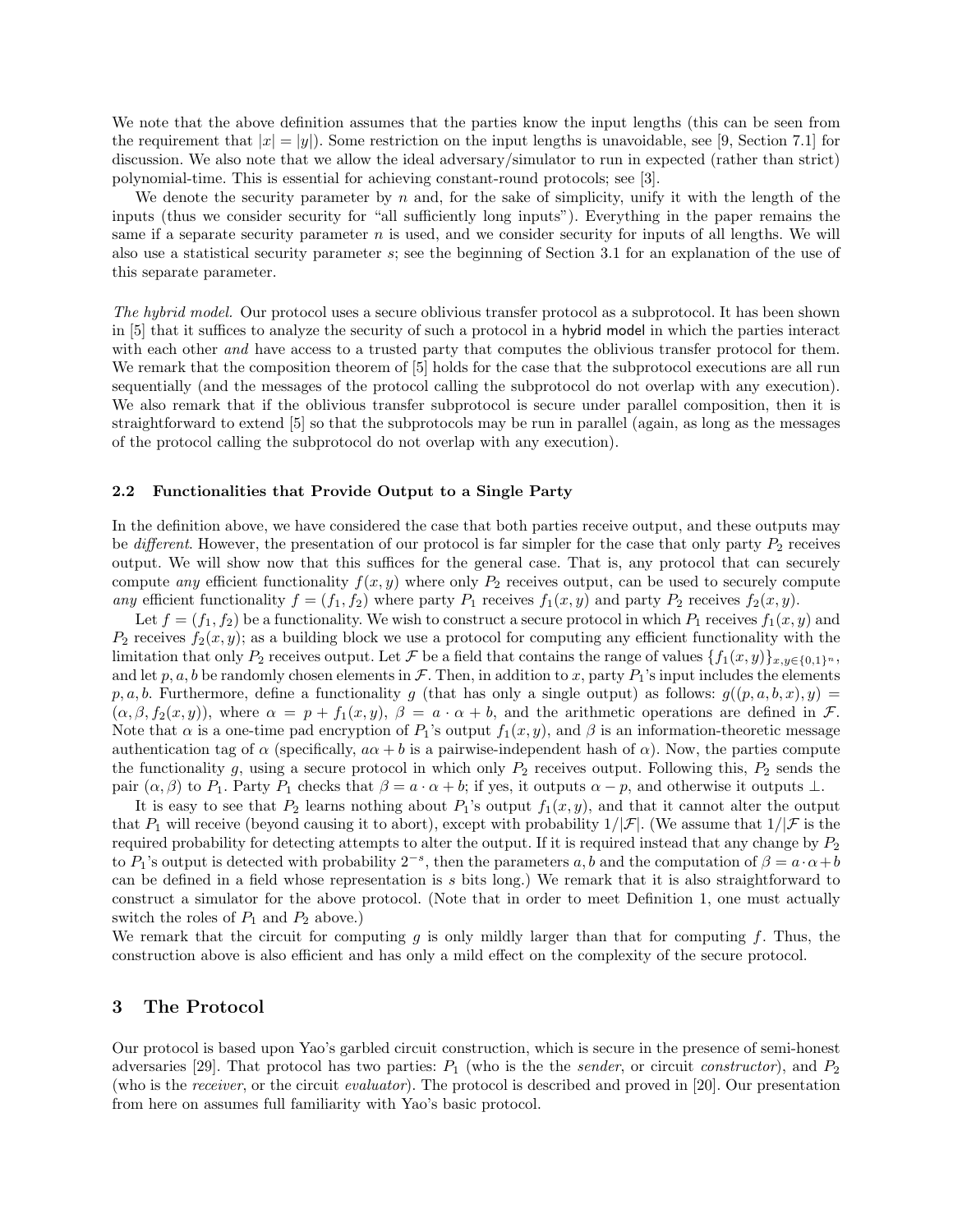There are a number of issues that must be dealt with when attempting to make Yao's protocol secure against malicious adversaries rather than just semi-honest ones (beyond the trivial observation that the oblivious transfer subprotocol must now be secure in the presence of malicious adversaries).

First and foremost, a malicious  $P_1$  must be forced to construct the garbled circuit correctly so that it indeed computes the desired function. The method that is typically referred to for this task is called cutand-choose. According to this methodology,  $P_1$  constructs many independent copies of the garbled circuit and sends them to  $P_2$ . Party  $P_2$  then asks  $P_1$  to open half of them (chosen randomly). After  $P_1$  does so, and party  $P_2$  checks that the opened circuits are correct,  $P_2$  is convinced that most of the remaining (unopened) garbled circuits are also constructed correctly. (If there are many incorrectly constructed circuits, then with high probability, one of those circuits will be in the set that  $P_2$  asks to open.) The parties can then evaluate the remaining unopened garbled circuits as in the original protocol for semi-honest adversaries, and take the majority output-value.<sup>3</sup>

The cut-and-choose technique described above indeed solves the problem of a malicious  $P_1$  constructing incorrect circuits. However, it also generates new problems! The primary problem that arises is that since there are now many circuits being evaluated, we must make sure that both  $P_1$  and  $P_2$  use the same inputs in each circuit; we call these *consistency checks*. (Consistency checks are important since if the parties were able to provide different inputs to different copies of the circuit, then they can learn information that is different from the desired output of the function. It is obvious that  $P_2$  can do so, since it observes the outputs of all circuits, but in fact even  $P_1$ , who only gets to see the majority output, can learn additional information: information<sup>4</sup> .) Another problem that arises when proving security is that the simulator must be able to fool  $P_2$  and give it incorrect circuits (even though  $P_2$  runs a cut-and-choose test). This is solved using rather standard techniques, like choosing the circuits to be opened via a coin-tossing protocol (to our knowledge, this issue has gone unnoticed in all previous applications of cut-and-choose to Yao's protocol). Yet another problem is that  $P_1$  might provide corrupt inputs to some of  $P_2$ 's possible choices in the OT protocols.  $P_1$ might then learn  $P_2$ 's input based on whether or not  $P_2$  aborts the protocol.

We begin by presenting a high-level overview of the protocol. We then proceed to describe the consistency checks, and finally the full protocol.

#### 3.1 High-Level Overview

We work with two security parameters. The parameter  $n$  is the security parameter for the commitment schemes, encryption, and the oblivious transfer protocol. The parameter s is a statistical security parameter which specifies how many garbled circuits are used. The difference between these parameters is due to the fact that the value of n depends on computational assumptions, whereas the value of s reflects the possible error probability that is incurred by the cut-and-choose technique and as such is a "statistical" security parameter. Although it is possible to use a single parameter n, it may be possible to take s to be much smaller than n. Recall that for simplicity, and in order to reduce the number of parameters, we denote the length of the input by  $n$  as well.

<sup>&</sup>lt;sup>3</sup> The reason for taking the majority value as the output is that the aforementioned test only reveals a single incorrectly constructed circuit with probability  $1/2$ . Therefore, if  $P_1$  generates a single or constant number of "bad" circuits, there is a reasonable chance that it will not be caught. In contrast, there is only an exponentially small probability that the test reveals no corrupt circuit and at the same time a majority of the circuits that are not checked are incorrect. Consequently, with overwhelming probability it holds that if the test succeeds and  $P_2$ takes the majority result of the remaining circuits, the result is correct. We remark that the alternative of aborting in case not all the outputs are the same (namely, where cheating is detected) is not secure and actually yields a concrete attack. The attack works as follows. Assume that  $P_1$  is corrupted and that it constructs all of the circuits correctly except for one. The "incorrect circuit" is constructed so that it computes the exclusive-or of the desired function f with the first bit of  $P_2$ 's input. Now, if  $P_2$ 's policy is to abort as soon as two outputs are not the same then  $P_1$  learns the first bit of  $P_2$ 's input.

 $4$  Suppose, for example, that the protocol computes n invocations of a circuit computing the inner-product between n bit inputs. A malicious  $P_2$  could provide the inputs  $\langle 10 \cdots 0 \rangle$ ,  $\langle 010 \cdots 0 \rangle$ ,  $\langle 0 \cdots 01 \rangle$ , and learn all of  $P_1$ 's input. If, on the other hand,  $P_1$  is malicious, it could also provide the inputs  $\langle 10 \cdots 0 \rangle$ ,  $\langle 010 \cdots 0 \rangle$ ,..., $\langle 0 \cdots 01 \rangle$ . In this case,  $P_2$  sends it the value which is output by the majority of the circuits, and which is equal to the majority value of  $P_2$ 's input bits.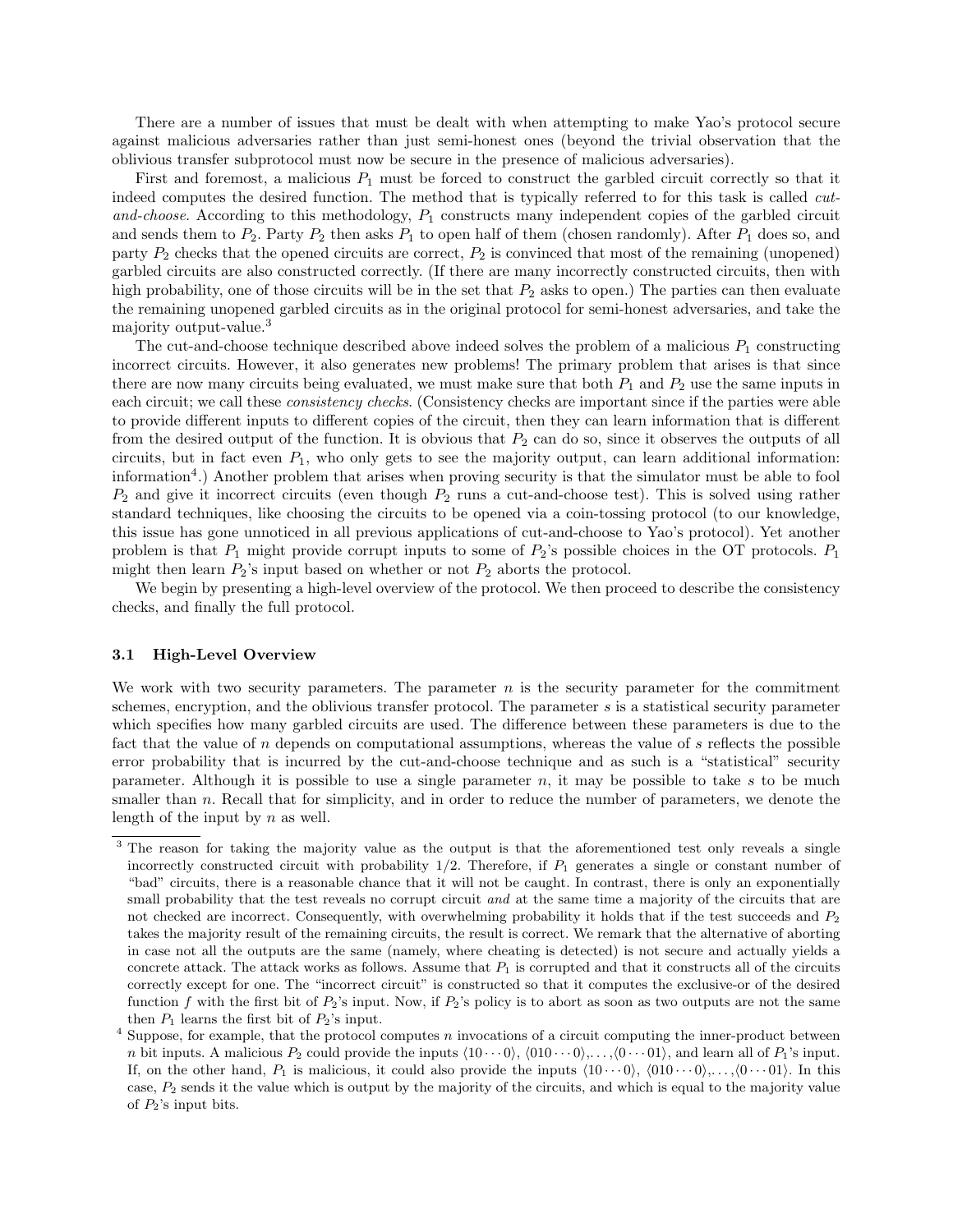**Protocol 1** (high-level overview): Parties  $P_1$  and  $P_2$  have respective inputs x and y, and wish to compute the output  $f(x, y)$  for  $P_2$ .

- 0. The parties decide on a circuit computing f. They then change the circuit by replacing each input wire of  $P_2$  by a gate whose input consists of s new input wires of  $P_2$  and whose output is the exclusive-or of these wires (such an s-bit exclusive-or gate can be implemented using s−1 two-bit exclusive-or gates). Consequently, the number of input wires of  $P_2$  increases by a factor of s. (In Section 5.2, we show how to reduce the number of inputs.)
- 1.  $P_1$  commits to s different garbled circuits computing f, where s is a statistical security parameter.  $P_1$  also generates additional commitments to the garbled values corresponding to the input wires of the circuits. These commitments are constructed in a special way in order to enable consistency checks.
- 2. For every input bit of  $P_2$ , parties  $P_1$  and  $P_2$  run a 1-out-of-2 oblivious transfer protocol in which  $P_2$ learns the garbled values of input wires corresponding to its input.
- 3.  $P_1$  sends to  $P_2$  all the commitments of Step 1.
- 4.  $P_1$  and  $P_2$  run a coin-tossing protocol in order to choose a random string that defines which commitments and which garbled circuits will be opened.
- 5.  $P_1$  opens the garbled circuits and committed input values that were chosen in the previous step.  $P_2$  verifies the correctness of the opened circuits and runs consistency checks based on the decommitted input values.
- 6.  $P_1$  sends  $P_2$  the garbled values corresponding to  $P_1$ 's input wires in the unopened circuits.  $P_2$  runs consistency checks on these values as well.
- 7. Assuming that all of the checks pass,  $P_2$  evaluates the unopened circuits and takes the majority value as its output.

#### 3.2 Checks for Correctness and Consistency

As can be seen from the above overview,  $P_1$  and  $P_2$  run a number of checks, with the aim of forcing a potentially malicious  $P_1$  to construct the circuits correctly and use the same inputs in (most of) the evaluated circuits. This section describes these checks.

Encoding  $P_2$ 's input: As mentioned above, a malicious  $P_1$  may provide corrupt input to one of  $P_2$ 's possible inputs in an OT protocol. If  $P_2$  chooses to learn this input it will not be able to decode the garbled tables which use this value, and it will therefore have to abort. If  $P_2$  chooses to learn the other input associated with this wire then it will not notice that the first input is corrupt.  $P_1$  can therefore learn  $P_2$ 's input based on whether or not  $P_2$  aborts. (Note that checking that the circuit is well-formed will not help in thwarting this attack, since the attack is based on changing  $P_1$ 's input to the OT protocol.) The attack is prevented by the parties replacing each input bit of  $P_2$  with s new input bits whose exclusive-or is used instead of the original input (this step was described as Step 0 of Protocol 1).  $P_2$  therefore has  $2^{s-1}$  ways to encode a 0 input, and  $2^{s-1}$  ways to encode a 1, and given its input it chooses the encoding to use with uniform probability. The parties then execute the protocol with the new circuit, and  $P_2$  uses oblivious transfer to learn the garbled values of its new inputs. As is shown in the full paper, if  $P_1$  supplies incorrect values as garbled values that are associated with  $P_2$ 's input, the probability of  $P_2$  detecting this cheating is almost independent (up to a bias of  $2^{-s+1}$ ) of  $P_2$ 's actual input. This is not true if  $P_2$ 's inputs are not "split" in the way described above. The encoding presented here increases the number of  $P_2$ 's input bits and, respectively, the number of OTs, from *n* to *ns*. In Section 5.2 we show how to reduce the number of new inputs for  $P_2$  (and thus OTs) to a total of only  $O(\max(s, n))$ .

An unsatisfactory method for proving consistency of  $P_1$ 's input: Consider the following idea for forcing  $P_1$ to provide the same input to all circuits. Let s be a security parameter and assume that there are s garbled copies of the circuit. Then,  $P_1$  generates two ordered sets of commitments for every wire of the circuit. Each set contains s commitments: the "0 set" contains commitments to the garbled encodings of 0 for this wire in every circuit, and the "1 set" contains commitments to the garbled encodings of 1 for this wire in every circuit.  $P_2$  receives these commitments from  $P_1$  and then chooses a random subset of the circuits, which will be defined as check-circuits. These circuits will never be evaluated and are used only for checking correctness and consistency. Specifically,  $P_2$  asks  $P_1$  to de-garble all of the check-circuits and to open the values that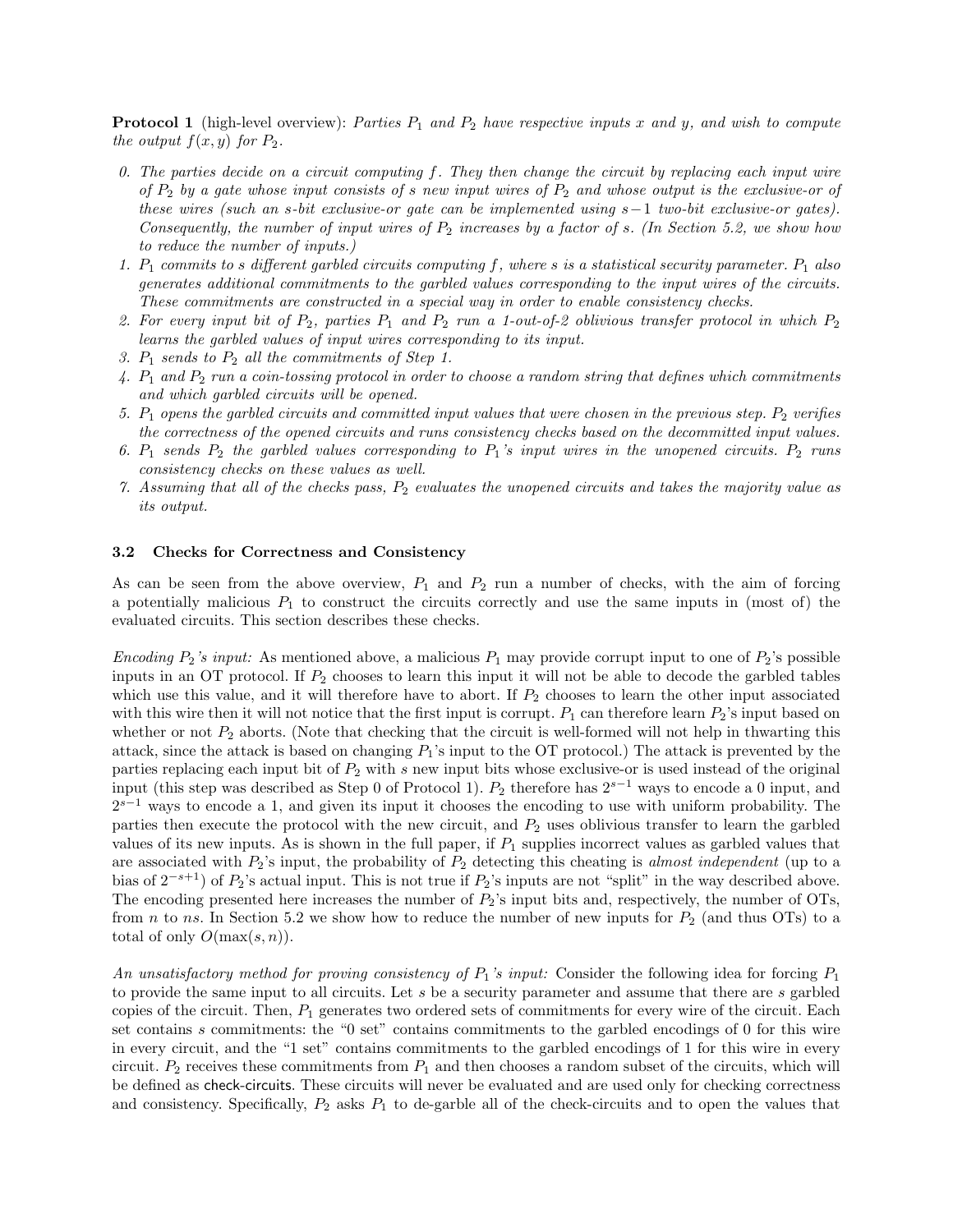correspond to the check-circuits in *both* commitment sets. (That is, if circuit i is a check-circuit, then  $P_1$ decommits to both the 0 encoding and 1 encoding of all the input wires in circuit  $i$ .) Upon receiving the decommitments,  $P_2$  verifies that all opened commitments from the "0 set" correspond to garbled values of 0, and that a similar property holds for commitments from the "1 set".

It now remains for  $P_2$  to evaluate the remaining circuits. In order to do this,  $P_1$  provides (for each of its input wires) the garbled values that are associated with the wire in all of the remaining circuits. Then,  $P_1$  must prove that all of these values come from the same set, without revealing whether the set that they come from is the "0 set" or the "1 set" (otherwise,  $P_2$  will know  $P_1$ 's input). In this way, on the one hand,  $P_2$ does not learn the input of  $P_1$ , and on the other hand, it is guaranteed that all of the values come from the same set, and so  $P_1$  is forced into using the same input in all circuits. This proof can be carried out using, for example, the proofs of partial knowledge of  $[6]$ . However, this would require n proofs, each for s values, thereby incurring  $O(ns)$  costly asymmetric operations which we want to avoid.

Proving consistency of  $P_1$ 's input:  $P_1$  can prove consistency of its inputs without using public-key operations. The proof is based on a cut-and-choose test for the consistency of the commitment sets, which is combined with the cut-and-choose test for the correctness of the circuits. (Note that in the previous proposal, there is only one cut-and-choose test, and it is for the correctness of the circuits.) We start by providing a high level description of the proof of consistency: The proof is based on  $P_1$  constructing, for each of its input wires, s pairs of sets of commitments. One set in every pair contains commitments to the 0 values of this wire in all circuits, and the other set is the same with respect to 1. The protocol chooses a random subset of these pairs, and a random subset of the circuits, and checks that these sets provide consistent inputs for these circuits. Then the protocol evaluates the *remaining* circuits, and asks  $P_1$  to open, in each of the *remaining* pairs, and only in one set in every pair, its garbled values for all evaluated circuits. (In this way,  $P_2$  does not learn whether these garbled values correspond to a 0 or to a 1.) In order for the committed sets and circuits to pass  $P_2$ 's checks, there must be large subsets C and S, of the circuits and commitment sets, respectively, such that every choice of a circuit from C and a commitment set from S results in a circuit and garbled values which compute the desired function  $f$ .  $P_2$  accepts the verification stage only if all the circuits and sets it chooses to check are from C and S, respectively. This means that if  $P_2$  does not abort then circuits which are not from C are likely to be a minority of the evaluated circuits, and a similar argument holds for S. Therefore the majority result of the evaluation stage is correct. The exact construction is as follows:

STAGE 1 – COMMITMENTS:  $P_1$  generates s garbled versions of the circuit. Furthermore, it generates commitments to the garbled values of the wires corresponding to  $P_2$ 's input in each circuit. These commitments are generated in ordered pairs so that the first item in a pair corresponds to the 0 value and the second to the 1 value. The procedure regarding the input bits of  $P_1$  is more complicated (see Figure 1 for a diagram explaining this construction).  $P_1$  generates s pairs of sets of committed values for each of its input wires. Specifically, for every input wire i of  $P_1$ , it generates s sets of the form  $\{W_{i,j}, W'_{i,j}\}_{j=1}^s$ ; we call these commitment sets. Before describing the content of these sets, denote by  $k_{i,r}^b$  the garbled value that is assigned to the value  $b \in \{0,1\}$  in wire i of circuit r. Then, the sets  $W_{i,j}$  and  $W'_{i,j}$  both contain  $s+1$  commitments and are defined as follows. Let  $b \in_R \{0,1\}$  be a random bit, chosen independently for every  $\{W_{i,j}, W'_{i,j}\}$ pair. Define  $W_{i,j}$  to contain a commitment to b, as well as commitments to the garbled value corresponding to b in wire i in all of the s circuits, and define  $W'_{i,j}$  similarly, but with respect to 1–b. In other words,  $W_{i,j} = \{\mathsf{com}(b), \mathsf{com}(k_{i,1}^b), \ldots, \mathsf{com}(k_{i,s}^b)\}$  and  $W'_{i,j} = \{\mathsf{com}(1-b), \mathsf{com}(k_{i,1}^{1-b}, \ldots, \mathsf{com}(k_{i,s}^{1-b})\}.$  We stress that in each of the pairs  $(W_{i,1}, W'_{i,1}), \ldots, (W_{i,s}, W'_{i,s})$ , the values that are committed to are the same. The only difference is that independent randomness is used in each pair for choosing  $b$  and constructing the commitments. We call the first bit committed to in a commitment set the indicator bit.

After constructing these circuits and commitment sets, party  $P_1$  sends to  $P_2$  all of the s garbled circuits (i.e., the garbled gate-tables and output-tables, but not the garbled values corresponding to the input wires), and all the commitment sets. Note that if  $P_1$ 's input is of length n, then there are sn pairs of commitment sets; and a total of  $sn(2s+2) = O(s^2n)$  commitments.

STAGE 2 – CHALLENGE: Two random strings  $\rho, \rho' \in_R \{0,1\}^s$  are chosen and sent to  $P_1$  (in the actual protocol, these strings are determined via a simple coin-tossing protocol). The string  $\rho$  is a challenge indicating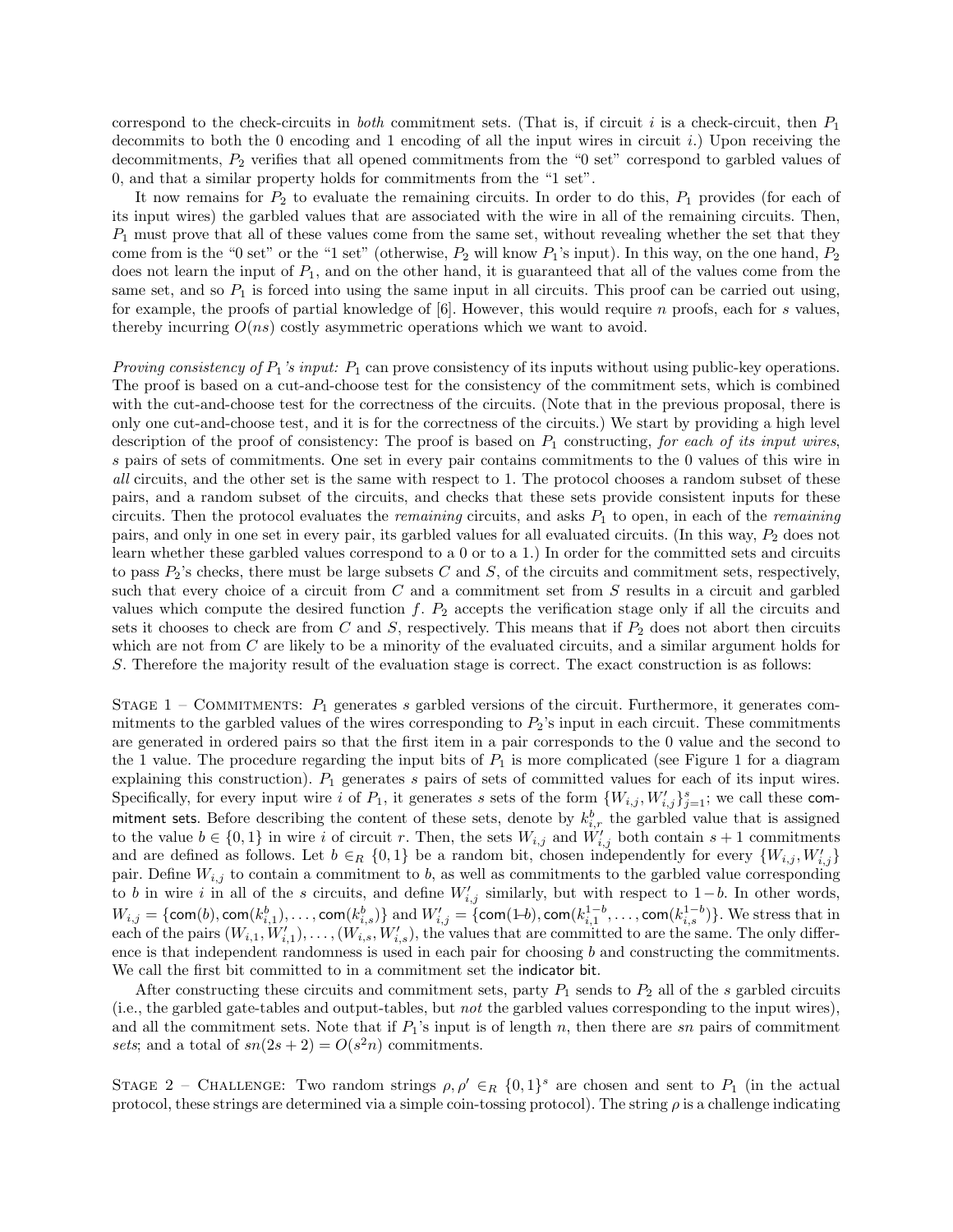

Fig. 1. The commitment sets corresponding to  $P_1$ 's first input wire.

which garbled circuits to open, and the string  $\rho'$  is a challenge indicating which commitment sets to open. We call the opened circuits check-circuits and the unopened ones evaluation-circuits. Likewise, we call the opened sets check-sets and the unopened ones evaluation-sets. A circuit (resp., commitment set) is defined to be a check-circuit (resp., check-set) if the corresponding bit in  $\rho$  (resp.,  $\rho'$ ) equals 1; otherwise, it is defined to be an evaluation-circuit (resp., evaluation-set).

STAGE 3 – OPENING: First, party  $P_1$  opens all the commitments corresponding to  $P_2$ 's input wires in all of the check-circuits. Second, in all of the *check-sets*  $P_1$  opens the commitments that correspond to *check*circuits. That is, if circuit r is a check circuit, then  $P_1$  decommits to all of the values  $com(k_{i,r}^0)$ ,  $com(k_{i,r}^1)$  in check-sets, where i is any of  $P_1$ 's input bits. Finally, for every check-set,  $P_1$  opens the commitment to the indicator bit, the initial value in each of the sets  $W_{i,j}$ ,  $W'_{i,j}$ . See Figure 2 for a diagram in which the values which are opened are highlighted (the diagram refers to only one of  $P_1$ 's input wires in the circuit).



Fig. 2. In every check-set, the commitment to the indicator bit, and the commitments corresponding to check-circuits are all opened.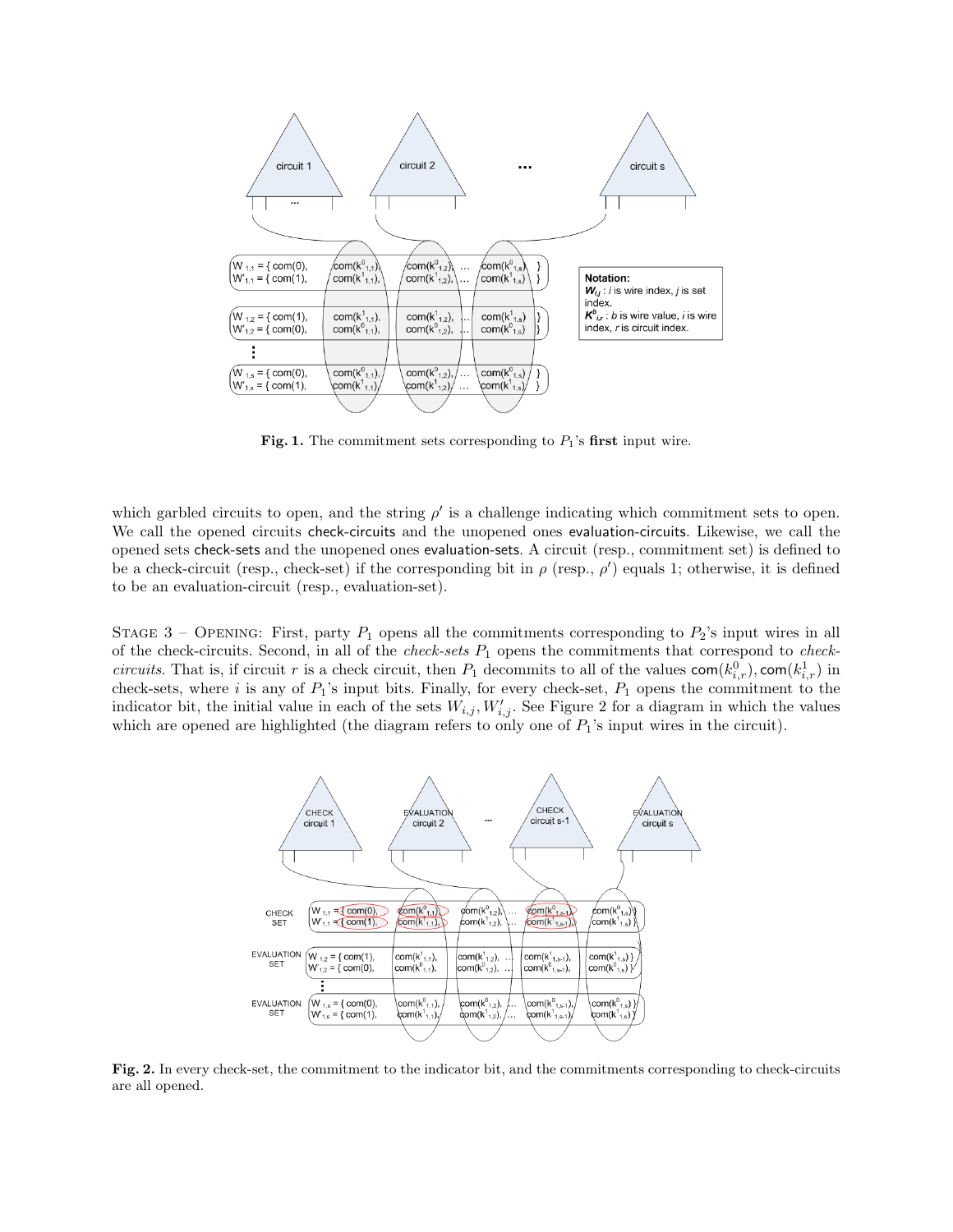STAGE  $4$  – VERIFICATION: In this step, party  $P_2$  verifies that all of the check-circuits were correctly constructed. In addition, it verifies that all of the opened commitments in sets whose first item is a commitment to 0 are to garbled encodings of 0; likewise for 1. These checks are carried out as follows. First, in all of the check-circuits,  $P_2$  receives the decommitments to the garbled values corresponding to its own input, and by the order of the commitments  $P_2$  knows which value corresponds to 0 and which value corresponds to 1. Second, for every check-circuit,  $P_2$  receives decommitments to the garbled input values of  $P_1$  in all the check-sets, along with a bit indicating whether these garbled values correspond to 0 or to 1. It first checks that for every wire, the garbled values of 0 (resp., of 1) are all equal. Then, the above decommitments enable the complete opening of the garbled circuits (i.e., the decryption of all of the garbled tables). Once this has been carried out, it is possible to simply check that the check-circuits are all correctly constructed. Namely, that they agree with a specific and agreed-upon circuit computing  $f$ .

STAGE  $5$  – EVALUATION AND VERIFICATION: Party  $P_1$  reveals the garbled values corresponding to its input: If i is a wire that corresponds to a bit of  $P_1$ 's input and r is an evaluation-circuit, then  $P_1$  decommits to the commitments  $k_{i,r}^b$  in all of the *evaluation-sets*, where b is the value of its input bit. This is depicted in Figure 3. Finally,  $P_2$  verifies that (1) for every input wire, all of the opened commitments that were opened in evaluation-sets contain the same garbled value, and  $(2)$  for every  $i, j$   $P_1$  opened commitments of evaluated circuits in exactly one of  $W_{i,j}$  or  $W'_{i,j}$ . If these checks pass, it continues to evaluate the circuit.



Fig. 3.  $P_1$  opens in the evaluation-sets, the commitments that correspond to its input. In every evaluation-set these commitments come from the same item in the pair.

Intuition. Having described the mechanism for checking consistency, we now provide some intuition as to why it is correct. A simple cut-and-choose check verifies that most of the evaluated circuits are correctly constructed. The main remaining issue is ensuring that  $P_1$ 's inputs to most circuits are consistent. If  $P_1$ wants to provide different inputs to a certain wire in two circuits, then all the  $W_{i,j}$  (or  $W'_{i,j}$ ) sets it opens in evaluation-sets must contain a commitment to 0 in the first circuit and a commitment to 1 in the other circuit. However, if any of these sets is chosen to be checked, and the circuits are among the checked circuits, then  $P_2$  aborts. This means that if  $P_1$  attempts to provide different inputs to two circuits and they are checked, it is almost surely caught. Now, since  $P_2$  outputs the majority output of the evaluated circuits, the result is affected by  $P_1$  providing different inputs only if these inputs affect a constant fraction of the circuits. But since all of these circuits must not be checked,  $P_1$ 's probability of success is exponentially small in s.

#### 3.3 The Full Protocol

We now describe the full protocol in detail. We use the notation  $com_b$  to refer to a perfectly binding commitment scheme, and  $\text{com}_h$  to refer to a perfectly hiding commitment scheme (See [8] for definitions).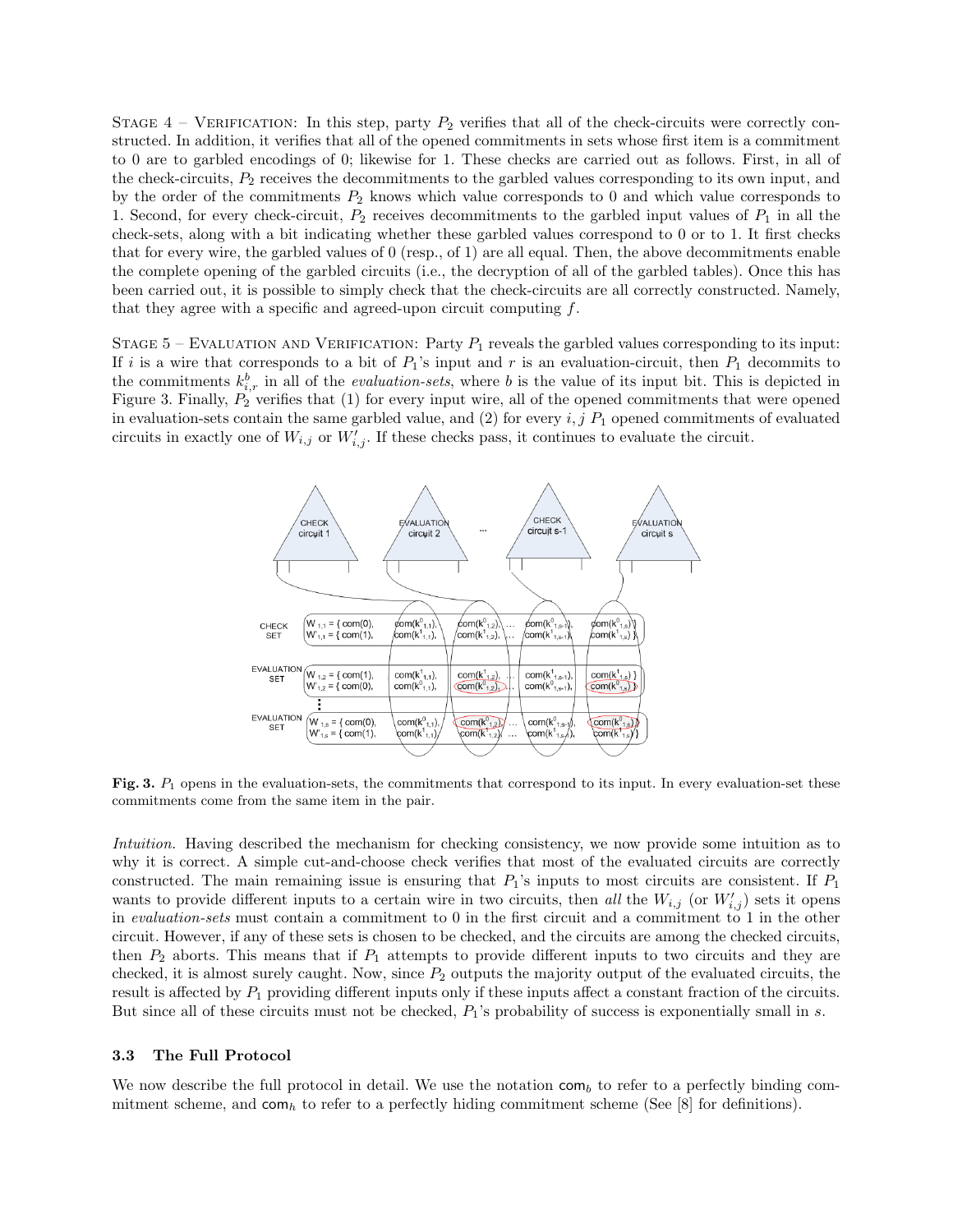**Protocol 2** (protocol for computing  $f(x, y)$ ):

- Input:  $P_1$  has input  $x \in \{0,1\}^n$  and  $P_2$  has input  $y \in \{0,1\}^n$ .
- Auxiliary input: a statistical security parameter s and the description of a circuit  $C^0$  such that  $C^{0}(x, y) = f(x, y).$
- Specified output: party  $P_2$  should receive  $f(x, y)$  and party  $P_1$  should receive no output. (Recall that this suffices for the general case where both parties receive possibly different outputs; see Section 2.2.)

• The protocol:

- 0. CIRCUIT CONSTRUCTION: The parties replace  $C^0$  with a circuit C which is constructed by replacing each input wire of  $P_2$  by the result of an exclusive-or of s new input wires of  $P_2$ . (We show in Section 5.2 how the number of new input bits can be reduced.) The number of input wires of  $P_2$  is increased from  $|y| = n$  to sn. Let the bit-wise representation of  $P_2$ 's original input be  $y = y_1 \ldots y_n$ . Denote its new input as  $\hat{y} = \hat{y}_1, \ldots, \hat{y}_{ns}$ .  $P_2$  chooses its new input at random subject to the constraint  $y_i = \hat{y}_{(i-1)\cdot s+1} \oplus \cdots \oplus \hat{y}_{i\cdot s}.$
- 1. COMMITMENT CONSTRUCTION:  $P_1$  constructs the circuits and commits to them, as follows:
	- (a)  $P_1$  constructs s independent copies of a garbled circuit of C, denoted  $GC_1, \ldots, GC_s$ .
	- (b)  $P_1$  commits to the garbled values of the wires corresponding to  $P_2$ 's input to each circuit. That is, for every input wire i corresponding to an input bit of  $P_2$ , and for every circuit  $GC_r$ ,  $P_1$  computes the ordered pair  $(\textsf{com}_b(k_{i,r}^0), \textsf{com}_b(k_{i,r}^1))$ , where  $k_{i,r}^b$  is the garbled value associated with b on input wire i in circuit  $GC_r$ .
	- $(c)$  P<sub>1</sub> computes commitment-sets for the garbled values that correspond to its own inputs to the circuits. That is, for every wire i that corresponds to an input bit of  $P_1$ , it generates s pairs of commitment sets  $\{W_{i,j}, W'_{i,j}\}_{j=1}^s$ , in the following way: Denote by  $k_{i,r}^b$  the garbled value that was assigned by  $P_1$  to the value  $b \in \{0,1\}$  of wire i in  $GC_r$ . Then,  $P_1$  chooses  $b \in_R \{0,1\}$  and computes

$$
W_{i,j} = \langle \mathsf{com}_b(b), \mathsf{com}_b(k_{i,1}^b), \dots, \mathsf{com}_b(k_{i,s}^b) \rangle, \quad \text{and}
$$
  

$$
W'_{i,j} = \langle \mathsf{com}_b(1-b), \mathsf{com}_b(k_{i,1}^{1-b}), \dots, \mathsf{com}_b(k_{i,s}^{1-b}) \rangle
$$

For each  $i, j$ , the sets are constructed using independent randomness, and in particular the value of b is chosen independently for every  $j = 1...s$ . There are a total of ns commitment-sets. We divide them into s supersets, where superset  $S_j$  is defined as  $S_j = \{(W_{1,j}, W'_{1,j}), \ldots, (W_{n,j}, W'_{n,j})\}.$ Namely,  $S_j$  is the set containing the j<sup>th</sup> commitment set for all wires.

2. OBLIVIOUS TRANSFERS: For every input bit of  $P_2$ , parties  $P_1$  and  $P_2$  run a 1-out-of-2 oblivious transfer protocol in which  $P_2$  receives the garbled values for the wires that correspond to its input bit (in every circuit). That is, let  $c_{i,r}^b$  denote the commitment to the garbled value  $k_{i,r}^b$  and let  $dc_{i,r}^b$ denote the decommitment value for  $c_{i,r}^b$ . Furthermore, let  $i_1, \ldots, i_{ns}$  be the input wires that correspond to  $P_2$ 's input.

Then, for every  $j = 1, \ldots, ns$ , parties  $P_1$  and  $P_2$  run a 1-out-of-2 OT protocol in which:

(a)  $P_1$ 's input is the pair of vectors  $([dc^0_{i,j,1},...,dc^0_{i,j,s}],[dc^1_{i,j,1},...,dc^1_{i,j,s}]).$ 

(b)  $P_2$ 's input is its j<sup>th</sup> input bit  $\hat{y}_j$  (and its output should thus be  $[dc_{i_j,1}^{\hat{y}_j}, \ldots, d c_{i_j,s}^{\hat{y}_j}])$ .

If the oblivious transfer protocol provides security for parallel execution, then these executions are run in parallel. Otherwise, they are run sequentially.

- 3. SEND CIRCUITS AND COMMITMENTS:  $P_1$  sends to  $P_2$  the garbled circuits (i.e., the gate and output tables), as well as all of the commitments that it prepared above.
- 4. PREPARE CHALLENGE STRINGS: (1)  $P_2$  chooses a random string  $\rho_2 \in_R \{0,1\}^s$  and sends  $\text{com}_h(\rho_2)$ to  $P_1$ . (2)  $P_1$  chooses a random string  $\rho_1 \in \{0,1\}^s$  and sends  $\text{com}_b(\rho_1)$  to  $P_2$ . (3)  $P_2$  decommits,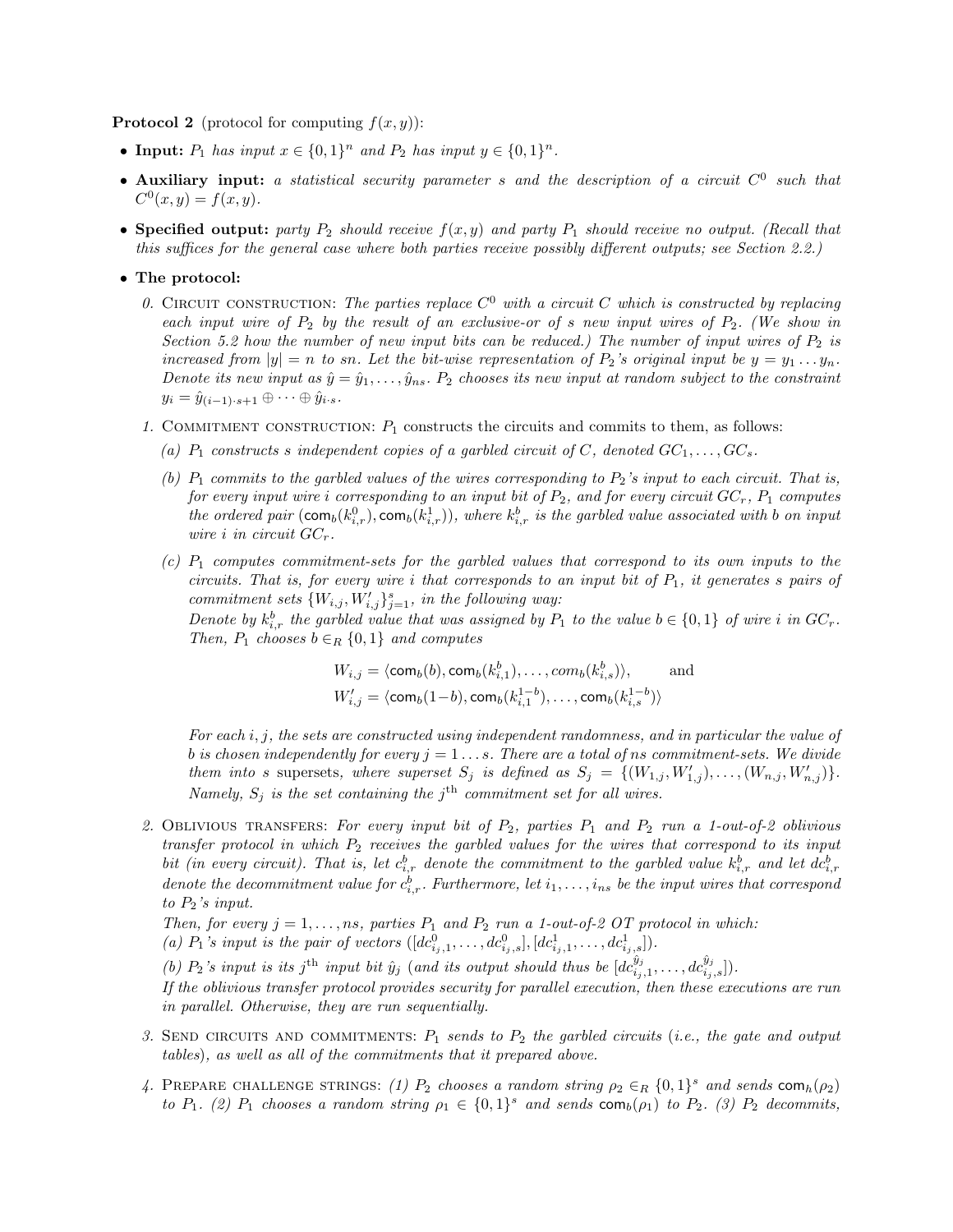revealing  $\rho_2$ . (4)  $P_1$  decommits, revealing  $\rho_1$ . (5)  $P_1$  and  $P_2$  set  $\rho = \rho_1 \oplus \rho_2$ . The above steps are run a second time, defining an additional string  $\rho'$ .<sup>5</sup>

- 5. DECOMMITMENT PHASE FOR CHECK-CIRCUITS: From here on, we refer to the circuits for which the corresponding bit in  $\rho$  is 1 as check-circuits, and we refer to the other circuits as evaluation-circuits. Likewise, if the j<sup>th</sup> bit of  $\rho'$  equals 1, then the commitments sets in  $S_j = \{(W_{i,j}, W'_{i,j})\}_{i=1...n}$  are referred to as check-sets; otherwise, they are referred to as evaluation-sets. For every check-circuit  $GC_r$ , party  $P_1$  operates in the following way:
	- (a) For every input wire i corresponding to an input bit of  $P_2$ , party  $P_1$  decommits to the pair  $(\text{com}(k_{i,r}^0), \text{com}(k_{i,r}^1))$  (namely to both of  $P_2$ 's inputs).
	- (b) For every input wire i corresponding to an input bit of  $P_1$ , party  $P_1$  decommits to the appropriate values in the superset  $S_j$ , in the check-sets  $\{W_{i,j}, W'_{i,j}\}$ . Specifically,  $P_1$  decommits to the  $com(k_{i,r}^0)$ and com $(k_{i,r}^1)$  values in  $(W_{i,j}, W'_{i,j})$ , for every check-set  $S_j$  (see Figure 2).

For every pair of check-sets  $(W_{i,j}, W'_{i,j})$ , party  $P_1$  decommits to the first value in each set (i.e., to the value that is supposed to be a commitment to the indicator bit,  $com(0)$  or  $com(1)$ .

- 6. DECOMMITMENT PHASE FOR  $P_1$ 's INPUT IN EVALUATION-CIRCUITS:  $P_1$  decommits to the garbled values that correspond to its inputs in evaluation-circuits. Let i be the index of an input wire that corresponds to  $P_1$ 's input (the following procedure is applied to all such wires). Let b be the binary value that  $P_1$  assigns to input wire i. In every evaluation-set  $(W_{i,j}, W'_{i,j})$ ,  $P_1$  chooses the set (out of  $(W_{i,j}, W'_{,j})$ , which corresponds to the value b. It then opens in this set the commitments that correspond to evaluation-circuits. Namely, to the values  $k_{i,r}^b$ , where r is an index of an evaluation circuit (see Figure 3).
- 7. CORRECTNESS AND CONSISTENCY CHECKS:  $P_2$  performs the following checks; if any of them fails it aborts.
	- (a) Checking correctness of the check-circuits:  $P_2$  verifies that each check-circuit  $GC_i$  is a garbled version of C. This check is carried out by  $P_2$  first constructing the input tables that associate every garbled value of an input wire to a binary value. The input tables for  $P_2$ 's inputs are constructed by checking that the decommitments to the pairs  $(\text{com}(k_{i,r}^0), \text{com}(k_{i,r}^1))$  (where i is a wire index and r is a circuit index) are valid, and then interpreting the first value to be associated with 0 and the second value to be associated with 1.

Next,  $P_2$  checks the decommitments to  $P_1$ 's inputs. This check involves first checking that the decommitment values are valid. Then,  $P_2$  verifies that in each pair of check-sets, one of  $(W_{i,j}, W'_{i,j})$ begins with a commitment to 0 (henceforth the 0-tuple), and the other begins with a commitment to 1 (henceforth the 1-tuple). Then  $P_2$  checks that for every wire, the values that are decommitted to in the 0-tuples in all check-sets are all equal, and that a similar property holds for the 1-tuples.  $P_2$  then assigns the logical value of 0 to all of the opened commitments in the 0-tuples, and the logical value of 1 to the opened commitments in the 1-tuples.

Finally, given all the garbled values to the input wires and their associated binary values,  $P_2$ decrypts the circuit and compares it with the circuit C.

(b) Verifying  $P_2$ 's input in the check-circuits:  $P_2$  verifies that  $P_1$ 's decommitments to the wires corresponding to  $P_2$ 's input values in the check-circuits are correct, and agree with the logical values of these wires (the indicator bits).  $P_2$  also checks that the inputs it learned in the oblivious transfer stage for the check-circuits correspond to its actual input. Specifically, it checks that the decommitment values that it received in the oblivious transfer stage open the committed values that

<sup>&</sup>lt;sup>5</sup> Recall that  $\rho$  and  $\rho'$  are used to ensure that  $P_1$  constructs the circuits correctly and uses consistent input in each circuit. Thus, it may seem strange that they are generated via a coin-tossing protocol, and not just chosen singlehandedly by  $P_2$ . Indeed, in order to prove the security of the protocol when  $P_1$  is corrupted, there is no need for a coin-tossing protocol here. However, having  $P_2$  choose  $\rho$  and  $\rho'$  singlehandedly creates a problem for the simulation in the case that  $P_2$  is corrupted. We therefore use a coin-tossing protocol instead.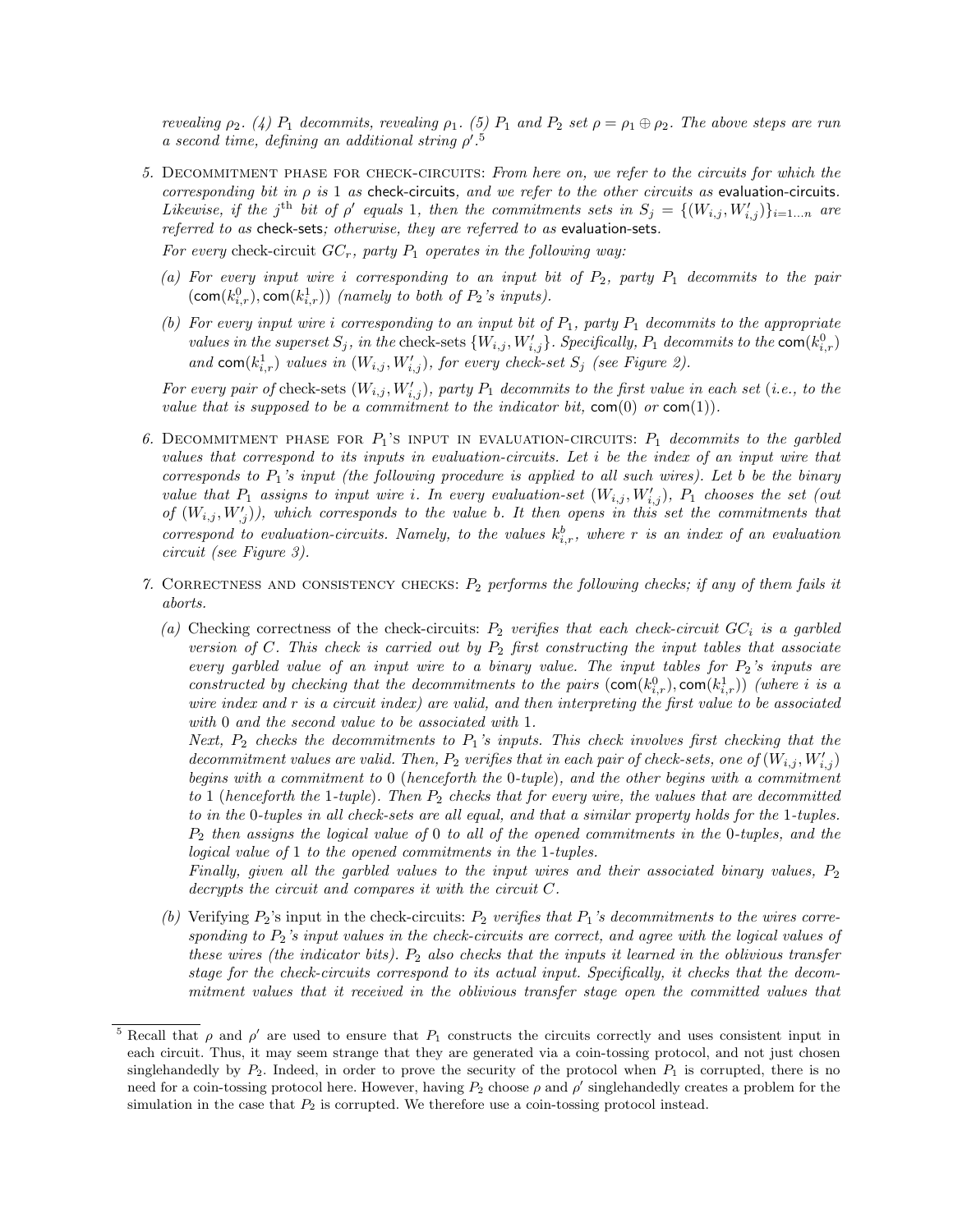correspond to the garbled values of its logical input (namely, that it received the first value in the pair if the input bit is 0 and the second value if it is  $1$ .<sup>6</sup>

- (c) Checking  $P_1$ 's input to evaluation-circuits: Finally,  $P_2$  verifies that for every input wire i of  $P_1$ the following two properties hold:
	- i. In every evaluation-set  $P_1$  chose one of the two sets and decommitted to all the commitments in it which correspond to evaluation-circuits.
	- ii. For every evaluation-circuit, all of the commitments that  $P_1$  opened in evaluation-sets are for the same garbled value.
- 8. CIRCUIT EVALUATION: If any of the above checks fails,  $P_2$  aborts and outputs  $\perp$ . Otherwise,  $P_2$ evaluates the evaluation circuits (in the same way as for the semi-honest protocol of Yao). It might be that in certain circuits the garbled values provided for  $P_1$ 's inputs, or the garbled values learned by  $P_2$  in the OT stage, do not match the tables and so decryption of the circuit fails. In this case  $P_2$ also aborts and outputs  $\perp$ . Otherwise,  $P_2$  takes the output that appears in most circuits, and outputs it (the proof shows that this value is well defined).

# 4 Proof of Security

The security of Protocol 2 is stated in the following theorem.

**Theorem 2** Let  $f: \{0,1\}^* \times \{0,1\}^* \rightarrow \{0,1\}^*$  be any probabilistic polynomial-time two-party functionality and consider the instantiation of Protocol 2 for functionality f. Assume that the oblivious transfer protocol is secure, that com<sub>b</sub> is a perfectly-binding commitment scheme, that com<sub>h</sub> is a perfectly-hiding commitment scheme, and that the garbled circuits are constructed as in [20]. Then, Protocol 2 securely computes  $f$ .

The theorem is proved in two stages: first for the case that  $P_1$  is corrupted and next for the case that  $P_2$ is corrupted. The proof is provided in the full version of this paper. We highlight here the basic intuition behind the proof.

Security against a Malicious  $P_1$ . The proof constructs an ideal-model adversary/simulator which has access to  $P_1$  and to the trusted party, and can simulate the view of an actual run of the protocol. It uses the fact that the strings  $\rho, \rho'$ , which choose the circuits and commitment sets that are checked, are uniformly distributed even if  $P_1$  is malicious. The simulator runs the protocol until  $P_1$  opens the commitments of the checked circuits and checked commitment sets, and then rewinds the execution and runs it again with new random  $\rho$ ,  $\rho'$  values. We expect that about one quarter of the circuits are checked in the first execution and evaluated in the second execution. For these circuits, in the first execution the simulator learns the translation between the garbled values of  $P_1$ 's input wires and the actual values of these wires, and in the second execution it learns the garbled values that are associated with  $P_1$ 's input (this association is learned from the garbled values that  $P_1$  sends to  $P_2$ ). Combining the two, it learns  $P_1$ 's input x, which can then be sent to the trusted party. The trusted party answers with  $f(x, y)$ , which we use to define  $P_2$ 's output and complete the simulation.

Security against a Malicious  $P_2$ . Intuitively, the security in this case is derived from the fact that: (a) the oblivious transfer protocol is secure, and so  $P_2$  only learns a single set of keys (corresponding to a single input y) for decrypting the garbled circuits, and (b) the commitment schemes are hiding and so  $P_2$  does not know what input corresponds to the garbled values that  $P_1$  sends it for evaluating the circuit. Of course, in order to formally prove security we construct an ideal-model simulator  $B_2$  working with an adversary  $A_2$ that has corrupted  $P_2$ . The simulator first extracts  $A_2$ 's input bits from the oblivious transfer protocol, and then sends the input y it obtained to the trusted party and receives back  $z = f(x, y)$ . Given the output, the simulator constructs the garbled circuits. However, rather than constructing them all correctly, for each circuit it tosses a coin and, based on the result, either constructs the circuit correctly, or constructs it to

<sup>6</sup> This check is crucial and thus the order of first running the oblivious transfer and then sending the circuits and commitments is not at all arbitrary.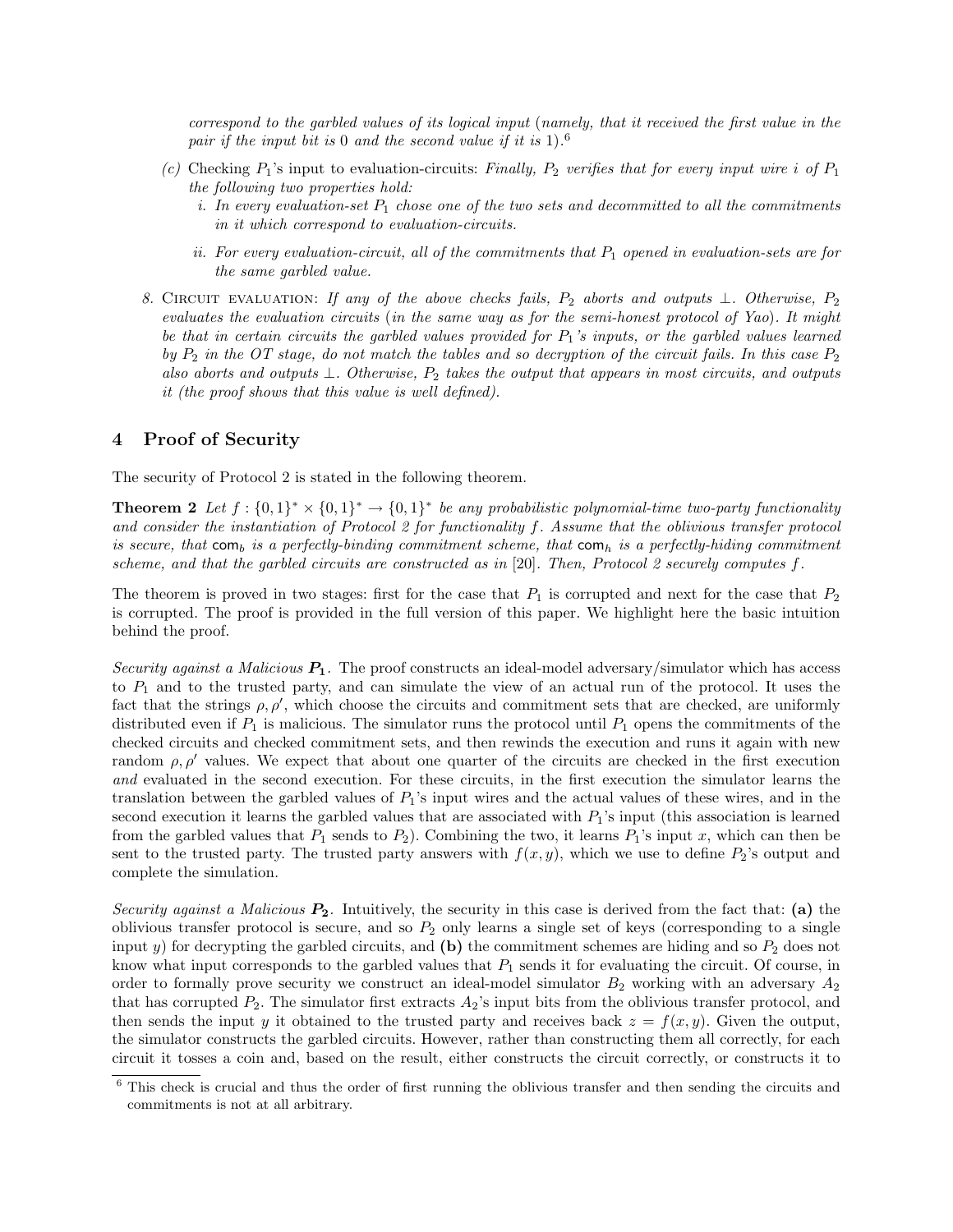compute the constant function outputting  $z$  (the output is received from the trusted party). In order to make sure that the simulator is not caught cheating, it biases the coin-tossing phase so that all of the correctlyconstructed garbled circuits are check-circuits, and all of the other circuits are evaluation-circuits (this is why the protocol uses joint coin-tossing rather than let  $P_2$  alone choose the circuits to be opened).  $A_2$  then checks the correctly-constructed circuits, and is satisfied with the result as if it were interacting with a legitimate  $P_1$ .  $A_2$  therefore continues the execution with the circuits which always output z.

# 5 Efficiency of the Protocol

We discuss below the efficient implementation of the different building blocks of the protocol (namely, encryption, commitment schemes, and oblivious transfer). The overhead of the protocol depends on a statistical security parameter s. The security proof shows that the adversary's cheating probability is exponentially small in s. We note that in this paper we preferred to present a full and clear proof, rather than overly optimize the construction at the cost of complicating the proof. We have not not analyzed the exact constants affecting the dependence of the error probability on the security parameter s.

The communication overhead of the protocol is dominated by sending s copies of the garbled circuit, and  $2s(s + 1)$  commitments for each of the *n* inputs of  $P_1$ . In the protocol, the original circuit  $C^0$  is modified by replacing each of the n original input bits of  $P_2$  with the exclusive-or of s of the new input bits, and therefore the size of the evaluated circuit C is  $|C| = |C^0| + O(ns)$  gates. The communication overhead is therefore  $O(s(|C^0|+ns)+s^2n)=O(s|C^0|+s^2n)$  times the length of the secret-keys (and ciphertexts) used to construct the garbled circuit. (Note that the improved construction in Section 5.2 reduces the size of the new circuit to  $|C| = |C^0| + O(\max(n, s))$  and therefore only improves the communication overhead by a constant; the significance of the improvement is with respect to computation.)

The computation overhead is dominated by the oblivious transfers. In Protocol 2 each input bit of  $P_2$ is replaced by s new inputs and therefore  $O(ns)$  OTs are required. In Section 5.2 we show how to use only  $O(\max(n, s))$  new input bits, and consequently the number of OTs is reduced to  $O(\max(n, s))$  (namely  $O(1)$ ) OTs per input bit, assuming  $n = \Omega(s)$ .

#### 5.1 Efficient Implementation of the Different Primitives

In this section, we describe efficient implementations of the different building blocks of the protocol.

Encryption scheme. Following [20], the construction uses a symmetric key encryption scheme that has indistinguishable encryptions for multiple messages and an elusive efficiently verifiable range. Informally, this means  $(1)$  that for any two (known) messages x and y, no polynomial-time adversary can distinguish between the encryptions of x and y, and  $(2)$  that there is a negligible probability that an encryption under one key falls into the range of encryptions under another key, and given a key k it is easy to verify whether a certain ciphertext is in the range of encryptions with  $k$ . See [20] for a detailed discussion of these properties, and for examples of easy implementations satisfying them. For example, the encryption scheme could be  $E_k(x) = \langle r, f_k(r) \oplus x_0^n \rangle$ , where k is a pseudo-random function keyed by k, and r is a randomly chosen value.

Commitment schemes. The protocol uses both unconditionally hiding and unconditionally binding commitments. Our goal should be, of course, to use the most efficient implementations of these primitives, and we therefore concentrate on schemes with  $O(1)$  communication rounds (all commitment schemes we describe here have only two rounds). Efficient unconditionally hiding commitment schemes can be based on number theoretic assumptions, and use  $O(1)$  exponentiations (see, e.g., [13, 26]). The most efficient implementation is probably the one due to Halevi and Micali, which uses a collision-free hashing function and no other cryptographic primitive [14]. Efficient unconditionally binding commitments can be constructed using the scheme of Naor [24], which has two rounds and is based on using a pseudo-random generator.

Oblivious transfer. The protocol needs to use an OT protocol which is secure according to the real/ideal model simulation definition. Candidate protocols can be the protocol of [7] compiled according to the GMW paradigm, or the two-round protocols of [25, 2, 16] with additional proofs of knowledge.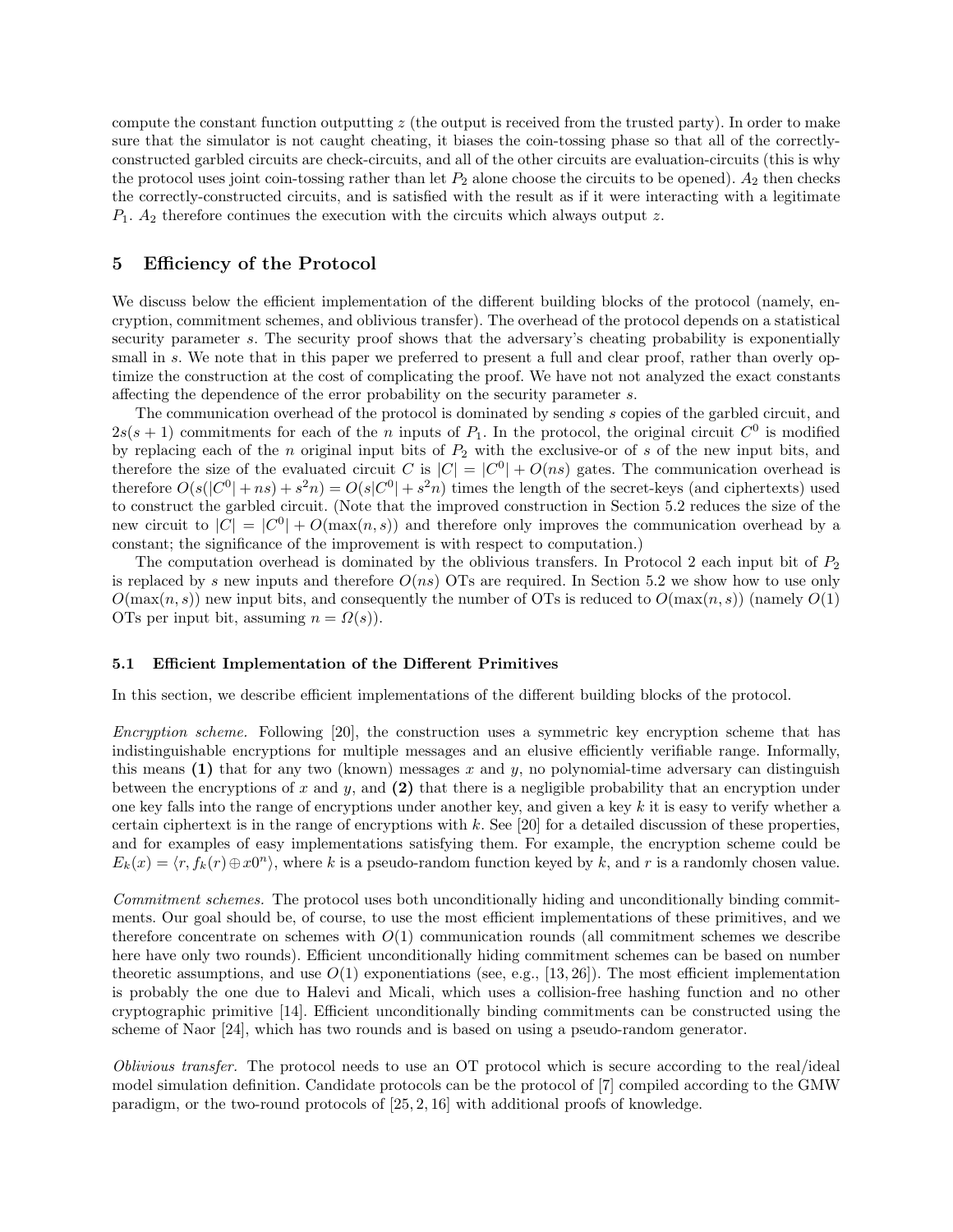#### 5.2 Reducing the Number of Oblivious Transfers

Protocol 2 uses a construction which replaces each input bit of  $P_2$  with multiple input bits, providing  $P_2$  with multiple options for encoding each of its inputs. This limits the information that  $P_1$  can gain from corrupting OT inputs (and in particular,  $P_2$  aborts with almost the same probability irrespective of its actual input). The construction replaces each original input wire of  $P_2$  with s new wires, thus increasing the number of input wires of  $P_2$  from n to ns. We show here a probabilistic construction which reduces the number of input wires of  $P_2$  to max $(4n, 8s)$  (we also describe how to use codes to construct an explicit construction with similar performace). The construction has a direct effect on the overhead of the protocol, since the number of OTs is equal to the number of input wires of  $P_2$ .

We denote the original input bits as  $w_1, \ldots, w_n$  and the new input bits as  $w'_1, \ldots, w'_m$ . Our goal is to minimize m. Each  $w_i$  is defined as the exclusive-or of a subset of the new input bits. We define the indicator vector  $z_i$  as an m-bit binary string whose jth bit is 1 iff  $w'_j$  is in the subset of new input bits whose exclusive-or is  $w_i$ . The construction described in Protocol 2 corresponds to indicator vectors  $z_i = (0 \dots 0, 1 \dots 1, 0 \dots 0)$ .  $(i-1)s$   $s$   $(n-i)s$ 

Before analyzing the constructions, let us recall how  $P_2$  encodes its inputs: it chooses random values for the bits  $w'_1, \ldots, w'_m$ , subject to the constraint that the exclusive-or of any set of new bits which corresponds to an original bit  $w_i$  is equal the original value of  $w_i$ .  $P_2$  then runs an OT for each of its new input bits. If one of the answers it receives in these OTs is corrupt, it aborts the protocol. Our goal is to make sure that the decision to abort does not reveal information about  $P_2$ 's original input (this is the only place that it is used in the proof). It is clear that if  $P_1$  corrupts the inputs of a single OT, then, since each input bit of  $P_2$ is the exclusive-or of several new bits, the decision to abort does not reveal information about any specific input bit of  $P_2$ . This observation must be generalized for the case of  $P_1$  corrupting more OT inputs, and hold with respect to any subset of  $P_2$ 's inputs.

Warmup – reusing bits. In order to use less "new" input bits,  $P_2$  must reuse these bits. Assume that  $P_2$ has two input wires  $w_1, w_2$  and that we replace them with  $s + 1$  new wires,  $w'_1, \ldots, w'_{s+1}$ . The input values are defined as  $w_1 = w'_1 \oplus \cdots \oplus w'_s$ , and  $w_2 = w'_2 \oplus \cdots \oplus w'_{s+1}$  (namely  $z_1 = 11 \cdots 10$  and  $z_2 = 01 \cdots 11$ ). In this case, it is easy to see that any strategy used by a malicious  $P_1$  to corrupt OT values gives it an advantage of at most  $2^{-s+1}$  in identifying a single bit of  $P_2$ 's original input (e.g., if  $P_1$  corrupts the '1' inputs of  $w'_1, \ldots, w'_s$ , then if  $w_1 = 1$   $P_2$  always aborts, whereas if  $w_1 = 0$  there is a probability of  $2^{-s+1}$  that  $P_2$ does not abort). However,  $w_1 \oplus w_2 = w'_1 \oplus w'_{s+1}$  (namely,  $z_1 \oplus z_2 = 10 \ldots 01$ ) and therefore if  $P_1$  corrupts the OT values of both  $w'_1$  and  $w'_{s+1}$  it can obtain a non-negligible advantage in learning  $w_1 \oplus w_2$ . (For example,  $P_1$  can corrupt the '1' inputs of  $w'_1$  and  $w'_{s+1}$ . If  $P_2$  does not abort  $P_1$  can conclude that  $w'_1 = w'_{s+1} = 0$  and therefore  $w_1 = w_2$ .

The attack presented above can be prevented if the exclusive-or of any subset of  $P_2$ 's original bits contains at least s new input bits. Namely, if, in the general case, for every non-empty subset  $L \subseteq \{1, \ldots, n\}$  it holds that the Hamming weight of  $\bigoplus_{i\in L}z_i$  is at least s. The two lemmata stated below (which are proved in the full version of the paper) show that this requirement is sufficient to prove that, up to a negligible probability,  $P_2$ 's decision to abort is independent of its input values.

**Lemma 1.** Suppose that for any set  $L = \{i_1, \ldots, i_{|L|}\}$  (corresponding to a set  $\{w_{i_1}, \ldots, w_{i_{|L|}}\}$  of original input wires), the Hamming weight of  $z_{i_1} \oplus \cdots \oplus z_{i_{|L|}}$  is at least s. Fix the values of any subset of less than s new input wires arbitrarily, and choose the values of all other new input wires uniformly at random. Then for any set  $L = \{i_1, \ldots, i_{|L|}\}\$ , the value of the vector  $(w_{i_1}, \ldots, w_{i_{|L|}})$  is uniformly distributed.

**Lemma 2.** Suppose that for all sets  $L = \{i_1, \ldots, i_{|L|}\}\$  the Hamming weight of  $z_{i_1} \oplus \cdots \oplus z_{i_{|L|}}\$  is at least s. Then, for any two different inputs y and y' of  $P_2$ , the difference between the probability that  $P_2$  aborts the protocol as a result of corrupt OT values when its input is y and when its input is y' is at most  $2^{-s+1}$ .

Given Lemma 2 it is possible to construct assignments of the new input values to the original input values which ensure that OT corruptions by  $P_1$  do not reveal information about  $P_2$ 's input. The constructions are based on ensuring that for any set  $S = \{i_1, \ldots, i_{|L|}\}\$ the Hamming weight of  $z_{i_1} \oplus \cdots \oplus z_{i_{|L|}}\$ is at least s. We describe below a randomized construction which achieves this property. As was pointed to us by David Woodruff, an explicit construction can be achieved using any explicit linear code from  $\{0,1\}^s$  to  $\{0,1\}^{O(s)}$ , for which any two codewords have a distance of at least  $\Omega(s)$  (Justesen codes are an example of such a code).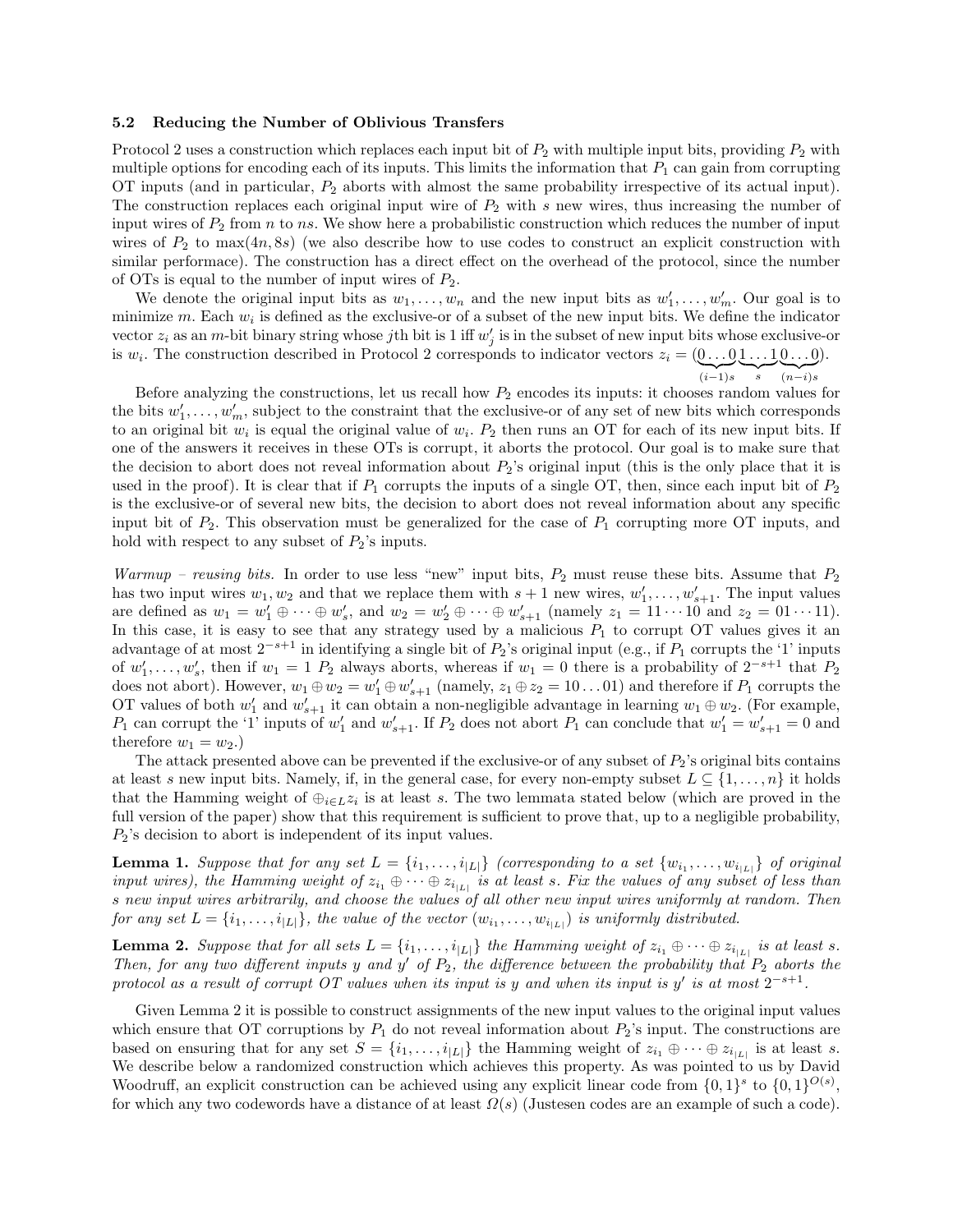The randomized construction. We define  $4n$  new input bits for  $P_2$ . Assume, without loss of generality, that  $n > 2s$ . (Otherwise add dummy input bits. Therefore the exact number of new input bits is max $(4n, 8s)$ .) The mapping between the n old input bits and the  $4n$  new input bits is chosen randomly in the following way: each original input bit  $w_i$  is defined to be equal to the exclusive-or of a uniformly chosen subset of the new input bits (in other words,  $z_i$  is a uniformly distributed string of  $4n$  bits).

We examine the probability that there is a subset  $L \subseteq \{0,1\}^n$  for which the Hamming weight of  $\bigoplus_{i \in L} z_i$ is less than s: Consider any subset L, then  $\bigoplus_{i\in L}z_i$  is a uniformly distributed string with  $4n > 8s$  bits, with an expected Hamming weight of  $2n$ . Let  $X_j$  be a random variable which is set to 1 if the jth bit in this string is 1. Note that  $s/4n < 1/8$  by our assumption that  $n > 2s$ . We have:

$$
\Pr\left[\sum_{j=1}^{4n} X_j < s\right] = \Pr\left[\frac{\sum X_j}{4n} < \frac{s}{4n}\right] < \Pr\left[\frac{\sum X_j}{4n} < \frac{1}{8}\right] \le \Pr\left[\left|\frac{\sum X_j}{4n} - \frac{1}{2}\right| > \frac{3}{8}\right]
$$

Applying the Chernoff bound, we have that  $Pr\left[\sum_{j=1}^{4n} X_j < s\right] = 2e^{-\frac{(3/8)^2}{2(1/2)(1/2)}4n} = 2e^{-9n/8}$ . There are a total of  $2^n$  subsets of the original input bits, and therefore the probability that any of them is equal to the exclusive-or of less than s new input bits is bounded by  $2^n 2e^{-9n/8} \approx 2^{(1-9/8 \log(e))n} \approx 2^{-0.6n} < 2^{-1.2s}$ . Lemma 2 therefore implies that with probability  $1 - 2^{-1.2s}$  the construction suffices for our proof of security.

Choosing the strings  $z_i$ . In order to use the above construction, the parties must construct a circuit that has 4n new input bits for  $P_2$ . Furthermore, the parties must define n random strings  $z_i$  of length 4n and then have the circuit map  $P_2$ 's i<sup>th</sup> input bit according to the string  $z_i$  (as described above). This can be done in two ways. One possibility is to choose the mapping once and for all and hardwire it into the protocol specification. This is problematic because then there is a negligible probability that the protocol is not secure (in any execution). Thus, the mapping should instead be chosen as part of the protocol execution (because negligible failure in any execution is allowed). Fortunately,  $P_2$  can singlehandedly choose the strings  $z_1, \ldots, z_n$ in the first step of the protocol and send them to  $P_1$ . The reason why this is fine is because this entire issue only arises in the proof of the case that  $P_1$  is corrupted (indeed, for the case of a corrupted  $P_2$  there is no need to split  $P_2$ 's input bits at all).

## 6 Acknowledgments

We would like to thank Yuval Ishai, Moni Naor, Adam Smith and David Woodruff for helpful discussions about this work.

## References

- 1. G. Aggarwal, N. Mishra, and B. Pinkas. Secure Computation of the k-th Ranked Element. In EUROCRYPT 2004, Springer-Verlag (LNCS 3027), 40–55, 2004.
- 2. B. Aiello, Y. Ishai, and O. Reingold. Priced Oblivious Transfer: How to Sell Digital Goods. In EUROCRYPT 2001, Springer-Verlag (LNCS 2045), 119–135, 2001.
- 3. B. Barak and Y. Lindell. Strict Polynomial-Time in Simulation and Extraction. SIAM Journal on Computing, 33(4):783–818, 2004.
- 4. D. Beaver. Foundations of Secure Interactive Computing. In CRYPTO'91, Springer-Verlag (LNCS 576), pages 377–391, 1991.
- 5. R. Canetti. Security and Composition of Multiparty Cryptographic Protocols. Journal of Cryptology, 13(1):143–202, 2000.
- 6. R. Cramer, I. Damgard, and B. Schoenmakers. Proofs of Partial Knowledge and Simplified Design of Witness Hiding Protocols. In CRYPTO'94, Springer-Verlag (LNCS 839), pages 174–187, 1994.
- 7. S. Even, O. Goldreich and A. Lempel. A Randomized Protocol for Signing Contracts. In Communications of the ACM, 28(6):637–647, 1985.
- 8. O. Goldreich. Foundations of Cryptography: Volume 1 Basic Tools. Cambridge Univ. Press, 2001.
- 9. O. Goldreich. Foundations of Cryptography: Volume 2 Basic Applications. Cambridge Univ. Press, 2004.